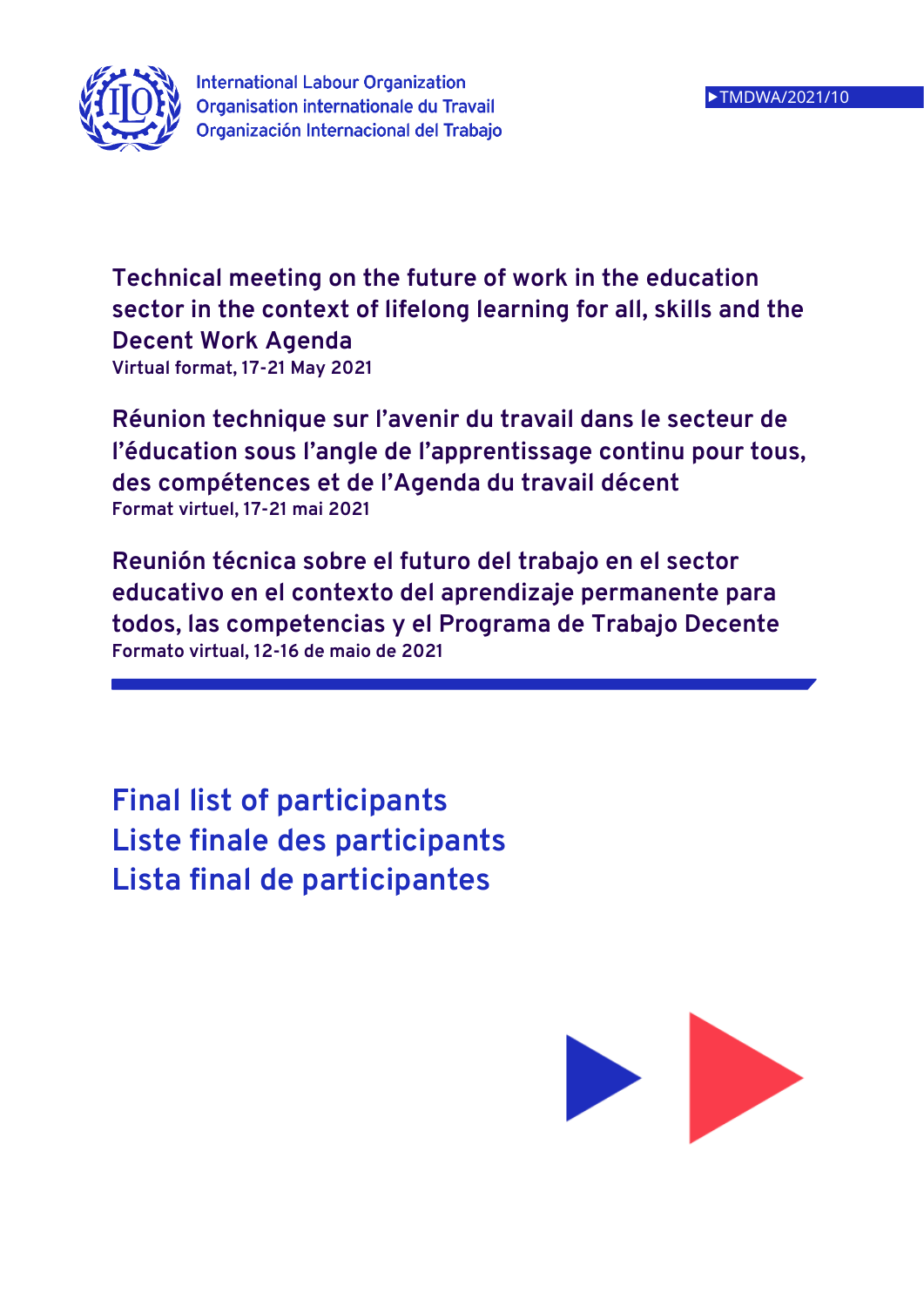# **Chairperson Président Presidente**

Mr Chad Blackman Ambassador, Permanent Representative of Barbados, Permanent Mission of Barbados to the United Nations, Geneva

> Final list of participants Liste finale des participants Lista final de participantes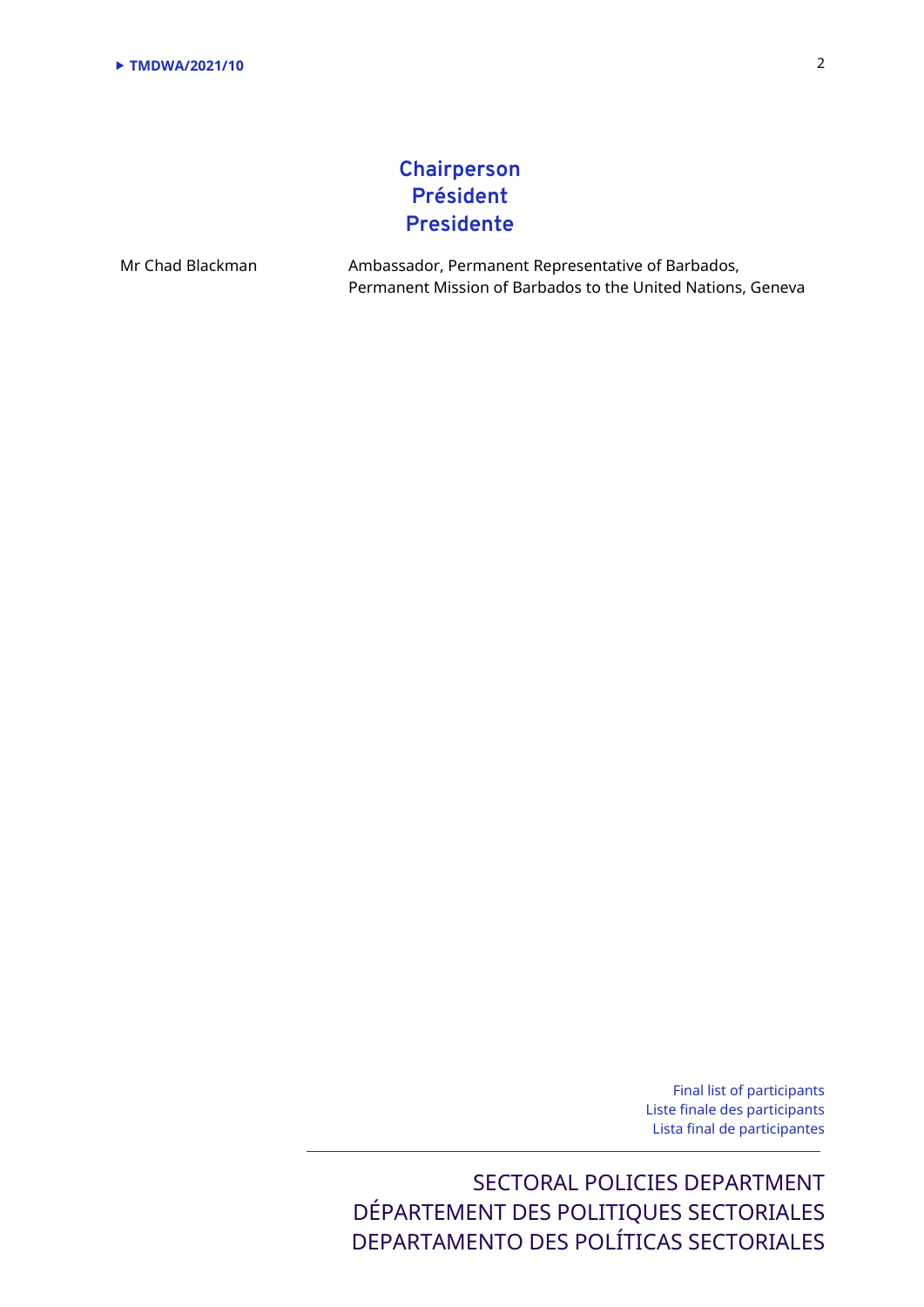# **Government representatives and advisers Representants des gouvernements et conseillers techniques Representantes de los gobiernos y consejeros técnicos**

### **ANGOLA L'ANGOLA ANGOLA**

| M. Alberto André Carvalho<br>Francisco                     | Technicien senior, Service Échange, Ministério da Administração<br>Pública, Trabalho e Segurança Social                                                                    |
|------------------------------------------------------------|----------------------------------------------------------------------------------------------------------------------------------------------------------------------------|
|                                                            | <b>ARGENTINA ARGENTINE ARGENTINA</b>                                                                                                                                       |
| Sr. Diego Hernán Kenig                                     | Cartera Laboral, Ministerio de Trabajo, Empleo y Seguridad<br>Social                                                                                                       |
|                                                            | AZERBAIJAN AZERBAÏDJAN AZERBAIYÁN                                                                                                                                          |
| Ms Havva Hagverdili                                        | Head, Labour Force Skills Development Division, Department<br>for Employment Policy and Demographic Development,<br>Ministry of Labour and Social Protection of Population |
| <b>Adviser / Conseiller technique / Consejero Técnico:</b> |                                                                                                                                                                            |

Mr Ismayil Karimov Leading expert, Labour Analysis Department, State Employment Agency, Ministry of Labour and Social Protection of Population

### **BANGLADESH**

| Mr Mohammad | Counsellor, Permanent Mission of Bangladesh to the United |
|-------------|-----------------------------------------------------------|
| Kamruzzaman | Nations, Geneva                                           |

#### **BAHAMAS**

| Mr Robert Farquharson | Executive Manager, Ministry of Labour |
|-----------------------|---------------------------------------|
|                       |                                       |

*Adviser / Conseiller technique / Consejero Técnico:*

Mr Gadville McDonald Executive Director, National Training Agency

Final list of participants Liste finale des participants Lista final de participantes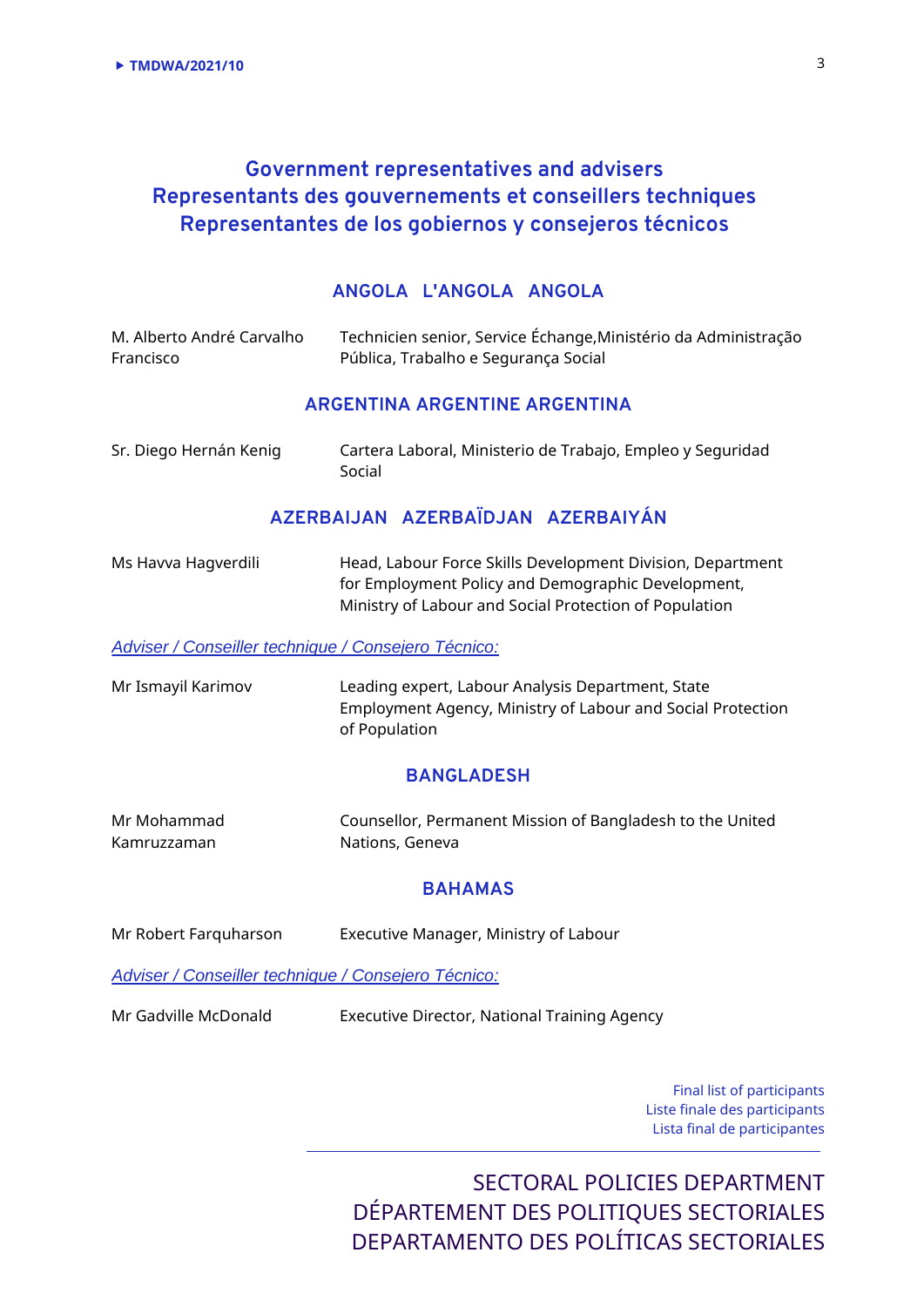### **BARBADOS BARBADE BARBADOS**

Ms Erika Watson Programme Officer, Ministry of Labour and Social Partnership Relations

*Adviser / Conseillère technique / Consejera Técnica:*

- Ms Carlon Kellman Programme Officer, Ministry of Labour and Social Partnership Relations
- Mr Ricardo Kellman Counsellor, Permanent Representative of Barbados, Permanent Mission of Barbados to the United Nations, Geneva

## **BELGIUM BELGIQUE BÉLGICA**

| Mme Marie-Anne Persoons | Responsable de l'Enseignement, Gouvernement flamand de |
|-------------------------|--------------------------------------------------------|
|                         | Belgique                                               |

*Adviser / Conseillère technique / Consejera Técnica:*

| Mme Thérèse Boutsen | Ministre-Conseillère, Mission permanente du Royaume de |
|---------------------|--------------------------------------------------------|
|                     | Belgique auprès des Nations Unis, Genève               |

## **BRAZIL BRÉSIL BRASIL**

|       | Mr Vismar Ravagnani Duarte Second Secretary, Permanent Mission of Brazil to the United |
|-------|----------------------------------------------------------------------------------------|
| Silva | Nations, Geneva                                                                        |

*Adviser / Conseiller technique / Consejero Técnico:*

Mr Mateus Carvalho Branco Coordinator, Secretariat of Public Policies for Employment

#### **BOTSWANA**

| Mr Michael Koorapetse | Counsellor, Permanent Mission of Botswana to the United |
|-----------------------|---------------------------------------------------------|
|                       | Nations, Geneva                                         |

Final list of participants Liste finale des participants Lista final de participantes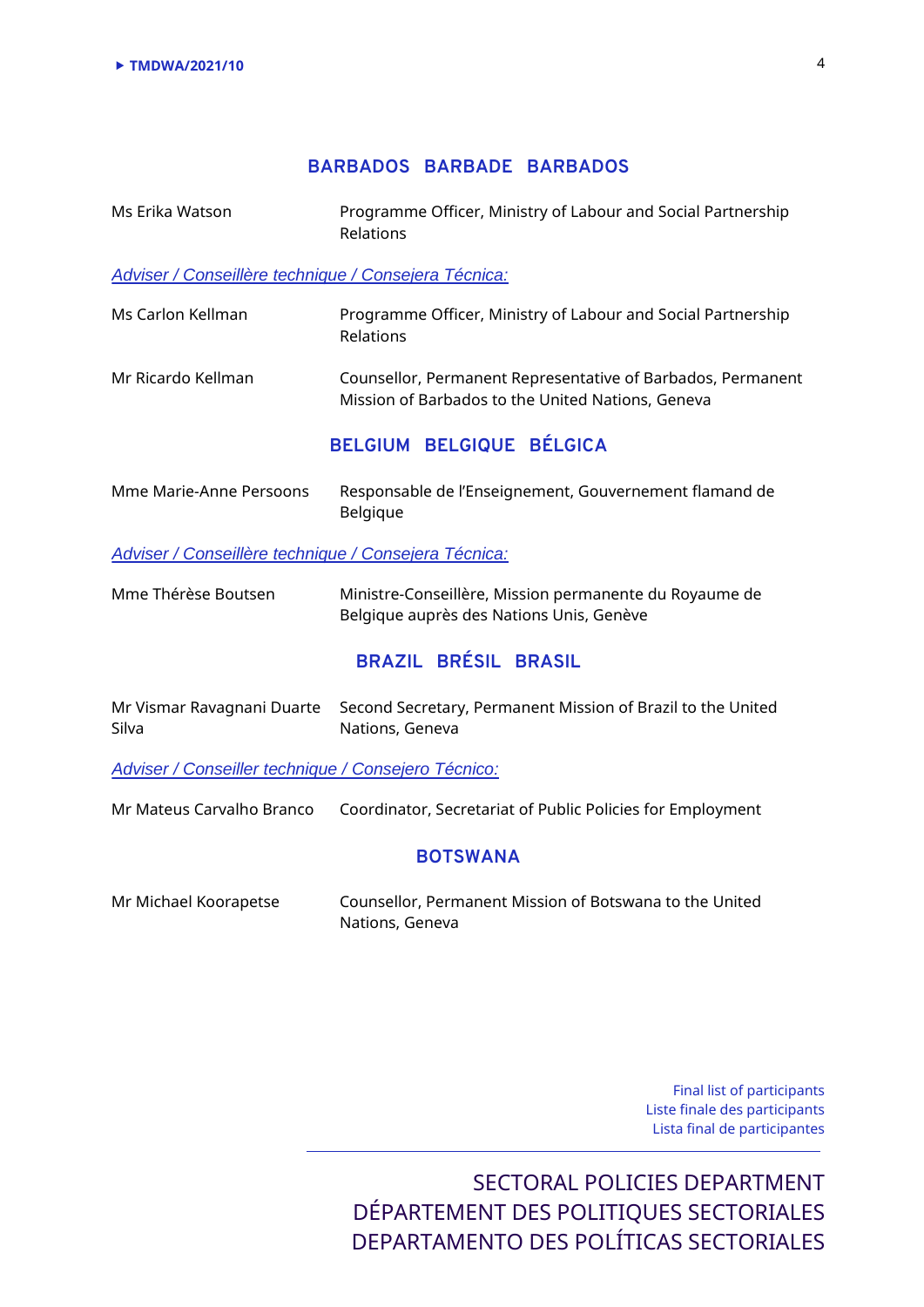## **BRUNEI DARUSSALAM BRUNÉI DARUSSALAM BRUNEI DARUSSALAM**

| Ms Roslena Johari                                    | Senior Education Officer, Brunei Darussalam Teachers<br>Academy, Ministry of Education                                       |
|------------------------------------------------------|------------------------------------------------------------------------------------------------------------------------------|
| Adviser / Conseillère technique / Consejera Técnica: |                                                                                                                              |
| Ms Nurdiyana Daud                                    | Assistant Registrar, Universiti Islam Sultan Sharif Ali                                                                      |
|                                                      | <b>BURKINA FASO</b>                                                                                                          |
| M. Soulemane Zongo                                   | Directeur des études et de la règlementation, Ministère de la<br>Fonction publique, du travail et de la protection sociale   |
| Adviser / Conseillère technique / Consejera Técnica: |                                                                                                                              |
| M. Ousmane Sieba                                     | Inspecteur du travail, Ministère de la Fonction publique, du<br>travail et de la protection sociale                          |
|                                                      | <b>BURUNDI</b>                                                                                                               |
| M. Piero Niconayigize                                | Conseiller, Direction de l'Administration du Travail et des<br><b>Relations Professionnelles</b>                             |
| Adviser / Conseillère technique / Consejera Técnica: |                                                                                                                              |
| Mme Espérance<br>Nshimirimana                        | Chef, Service Relations Professionnelles, Direction Générale du<br>Travail de l'Emploi                                       |
|                                                      | CAMEROON CAMEROUN CAMERÚN                                                                                                    |
| Mme Cathérine Bessem<br>Tabot                        | Chargé d'Etudes Assistant n.1, Cellule du Contentieux, Division<br>des Affaires Juridiques, Ministère de l'Éducation de Base |
| Adviser / Conseiller technique / Consejero Técnico:  |                                                                                                                              |
| M. Wilfried Nyeanchi Bambo                           | Directeur, Enseignement Secondaire Technique et Professional,<br>Ministère des Enseignants Secondaires                       |

Final list of participants Liste finale des participants Lista final de participantes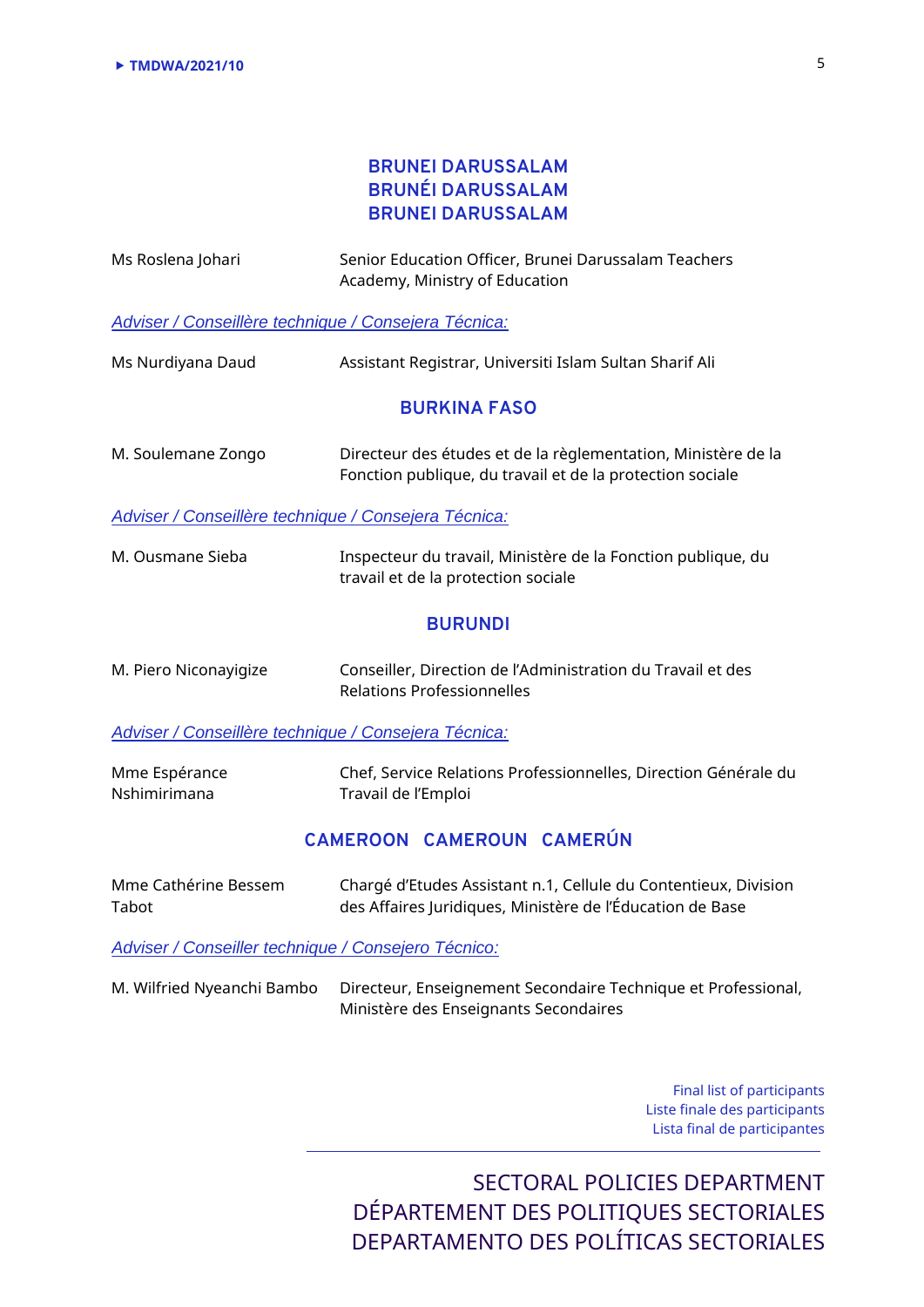## **CHILE CHILI CHILE**

| Sr. Pablo Campos                                    | People Training Department                                                                                                             |
|-----------------------------------------------------|----------------------------------------------------------------------------------------------------------------------------------------|
| Adviser / Conseiller technique / Consejero Técnico: |                                                                                                                                        |
| Sra. Verónica Santana                               | People Training Department                                                                                                             |
|                                                     | COLOMBIA COLOMBIE COLOMBIA                                                                                                             |
| Sr. Pierre Garcia                                   | Ministro Plenipotenciario, Misión Permanente de Colombia<br>ante las Naciones Unidas, Ginebra                                          |
|                                                     | <b>COSTA RICA</b>                                                                                                                      |
| Sr. Pablo Zúñiga Morales                            | Asesor de la Despacho de la señora Ministra, Dirección de<br>Asuntos Internacionales y Cooperación, Ministerio de<br>Educación Pública |
| Adviser / Conseiller technique / Consejero Técnico: |                                                                                                                                        |
| Sr Alberto Calvo Leiva                              | Asesor de Educación Técnica y Capacidades Emprendedoras,<br>Ministerio de Educación Pública                                            |
|                                                     | CROATIA CROATIE CROACIA                                                                                                                |
| Ms Vesna Hrvoj-šic                                  | Head, Vocation Education Service, Ministry of Science and<br>Education                                                                 |
| Adviser / Conseiller technique / Consejero Técnico: |                                                                                                                                        |
| Mr Vatroslav Subotić                                | Head of Service, Ministry of Labour, Pension System, Family<br>and Social Policy                                                       |
|                                                     |                                                                                                                                        |
|                                                     |                                                                                                                                        |
|                                                     |                                                                                                                                        |

Final list of participants Liste finale des participants Lista final de participantes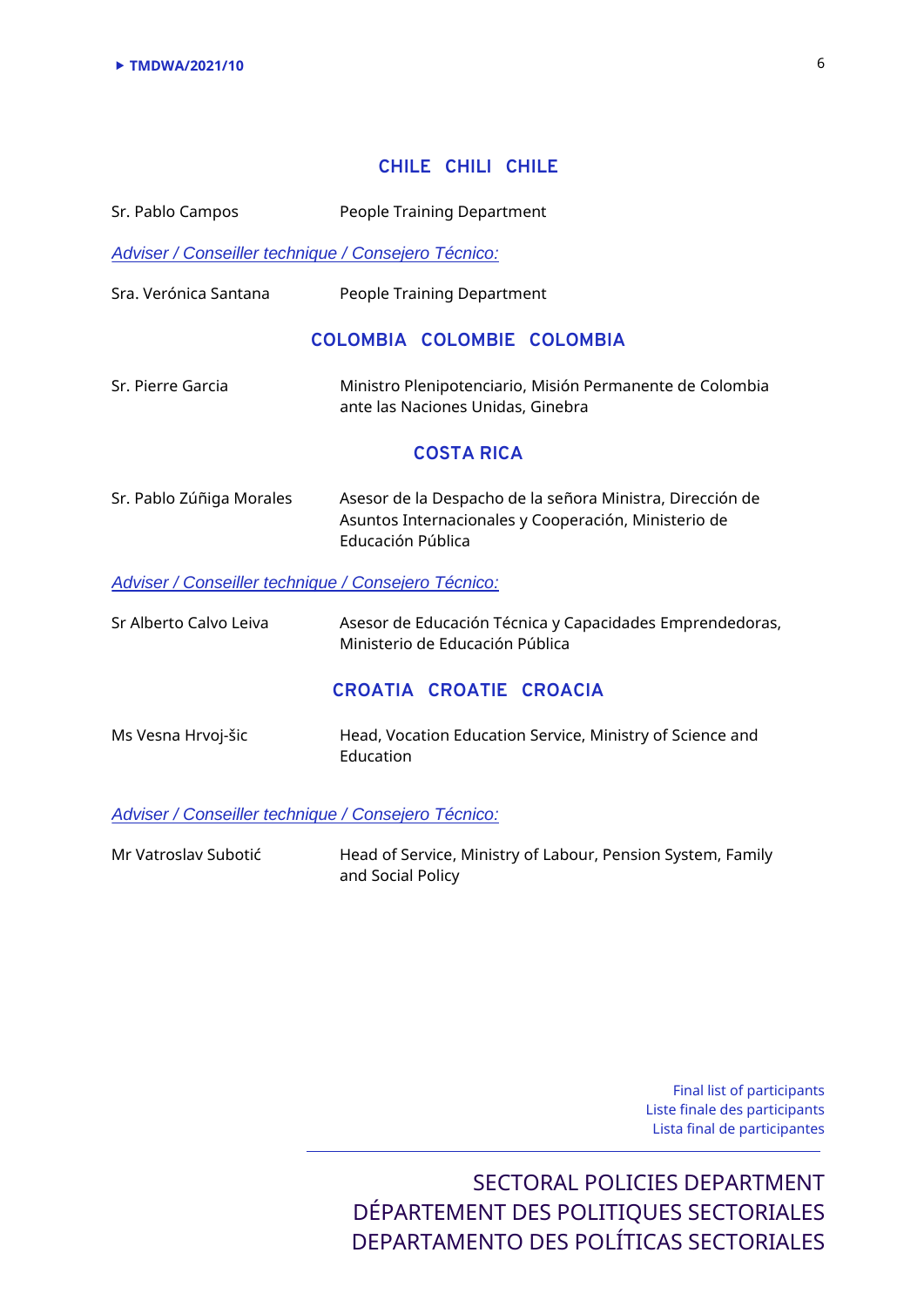### **DOMINICAN REPUBLIC RÉPUBLIQUE DOMINICAINE REPÚBLICA DOMINICANA**

| Sr. Neldo Ortega Vásquez                            | Director de Certificación y Carrera Docente, Viceministerio de<br>Acreditación y Certificación Docente, Ministerio de Educación |
|-----------------------------------------------------|---------------------------------------------------------------------------------------------------------------------------------|
| Adviser / Conseiller technique / Consejero Técnico: |                                                                                                                                 |
| Sr. Pedro Martínez<br>Manzueta                      | Assistente, Viceministerio de Acreditación y Certificación<br>Docente, Ministerio de Educación                                  |
|                                                     | ECUADOR EQUATEUR ECUADOR                                                                                                        |
| Sr. Jorge Luis Olmedo                               | Subsecretario de Empleo y Salarios, Ministerio del Trabajo                                                                      |
| Adviser / Conseiller technique / Consejero Técnico: |                                                                                                                                 |
| Sra. Katy Antonieta Mejía<br><b>Benavides</b>       | Directora Interinstitucional, Servicio Público, Ministerio del<br>Trabajo                                                       |
|                                                     | <b>EGYPT EGYPTE EGIPTO</b>                                                                                                      |
| Ms Reem Faisal Mohammed                             | Researcher, Central Department for Foreign Relations, Ministry<br>of Manpower                                                   |
|                                                     |                                                                                                                                 |

#### **EQUATORIAL GUINEA GUINÉE ÉQUATORIALE GUINEA ECUATORIAL**

| Sr. Ángel Francisco Elá |        | Director General de Trabajo, Ministerio de Trabajo, Fomento de |
|-------------------------|--------|----------------------------------------------------------------|
| Ngomo Chama             | Empleo |                                                                |

*Adviser / Conseillère technique / Consejera Técnica:*

Sra. Carmen Mba Mangue Directora, Centro de Formación Profesional Ocupacional "12 de Octubre"

## **ETHIOPIA ETHIOPIE ETIOPÍA**

H.E. Ms Mahlet Hailu Guadey Ambassador, Deputy Permanent Representative, Permanent Mission of the Federal Democratic Republic of Ethiopia to the United Nations, Geneva

> Final list of participants Liste finale des participants Lista final de participantes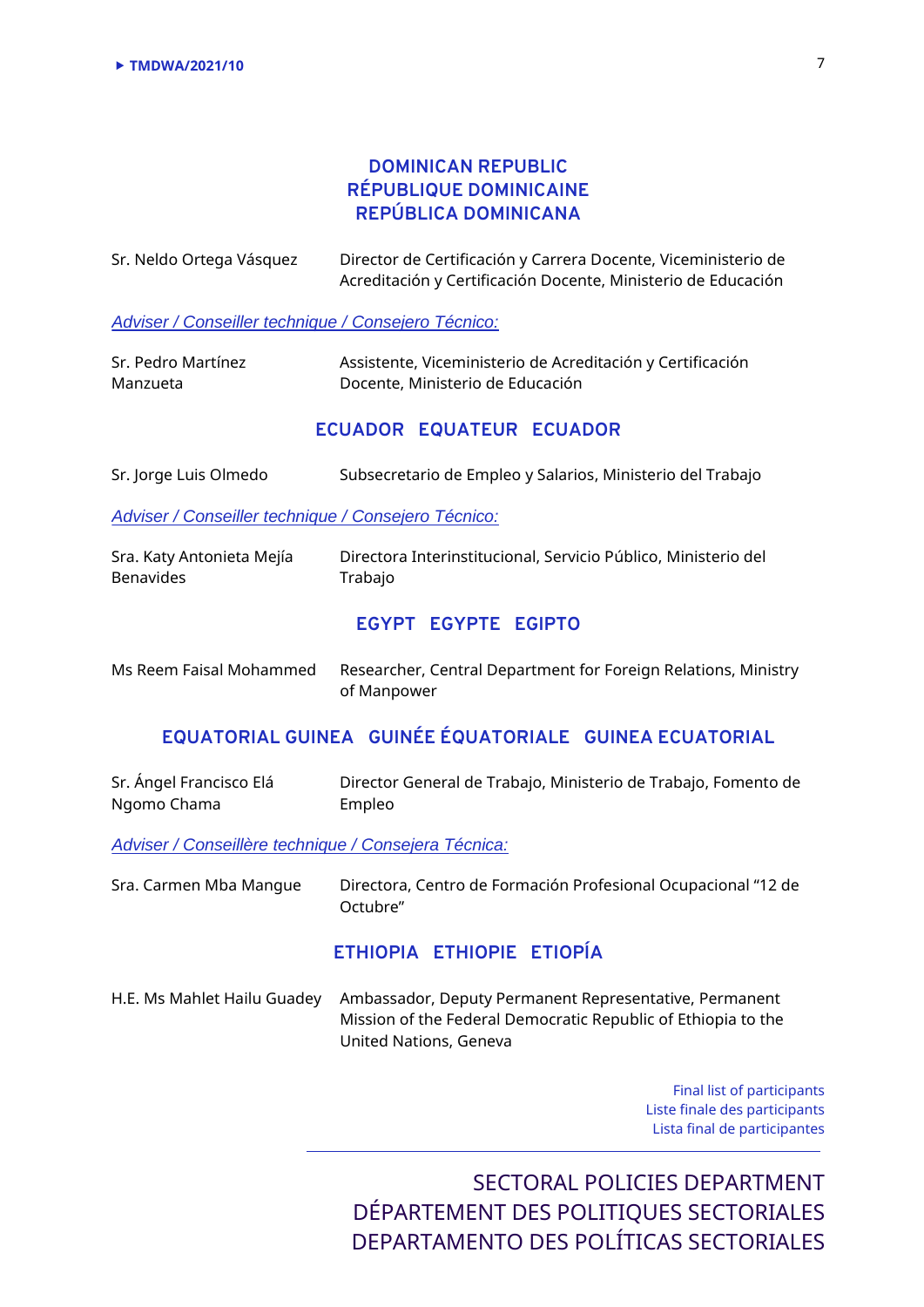## **GUINEA GUINÉE GUINEA**

M. Michel Koïvogui Secrétaire Général, Ministère de l'Enseignement Technique, de la Formation Professionnelle et de l'Emploi

#### *Adviser / Conseillère technique / Consejera Técnica:*

| Mme Mariama Dögömet | Conseillère chargée des questions du travail, Ministère de la |
|---------------------|---------------------------------------------------------------|
| Barry               | Fonction Publique et du Travail                               |

### **HUNGARY HONGRIE HUNGRÍA**

| Ms Petra Scheiring | Strategic planner, Ministry for Innovation and Technology |  |  |  |
|--------------------|-----------------------------------------------------------|--|--|--|
|--------------------|-----------------------------------------------------------|--|--|--|

### **INDIA INDE INDIA**

| Mr Rupesh Kumar Thakur | Director, Ministry of Labour and Employment |  |  |
|------------------------|---------------------------------------------|--|--|
|------------------------|---------------------------------------------|--|--|

## **INDONESIA INDONÉSIE INDONESIA**

| Ms Tri Pudji Astanti | Policy Analyst, Directorate General of Training and Productivity |
|----------------------|------------------------------------------------------------------|
|                      | Development, Ministry of Manpower                                |

#### *Adviser / Conseillère technique / Consejera Técnica:*

Ms Lena Adriana Compiler of International Cooperation Substance, Secretariat of Directorate General of Training and Productivity Development, Ministry of Manpower

#### **IRAQ**

| Mr Mudher Mohanad | Assistant Director General, Labor and Vocational Training |
|-------------------|-----------------------------------------------------------|
| Mahmood           | Department, Ministry of Labor and Social Affairs          |

*Adviser / Conseiller technique / Consejero Técnico:*

Mr Ali Hussein Ali Alsaedi Director, Training and Curriculum Department, Department of Labor and Vocational Training, Ministry of Labor and Social Affairs

> Final list of participants Liste finale des participants Lista final de participantes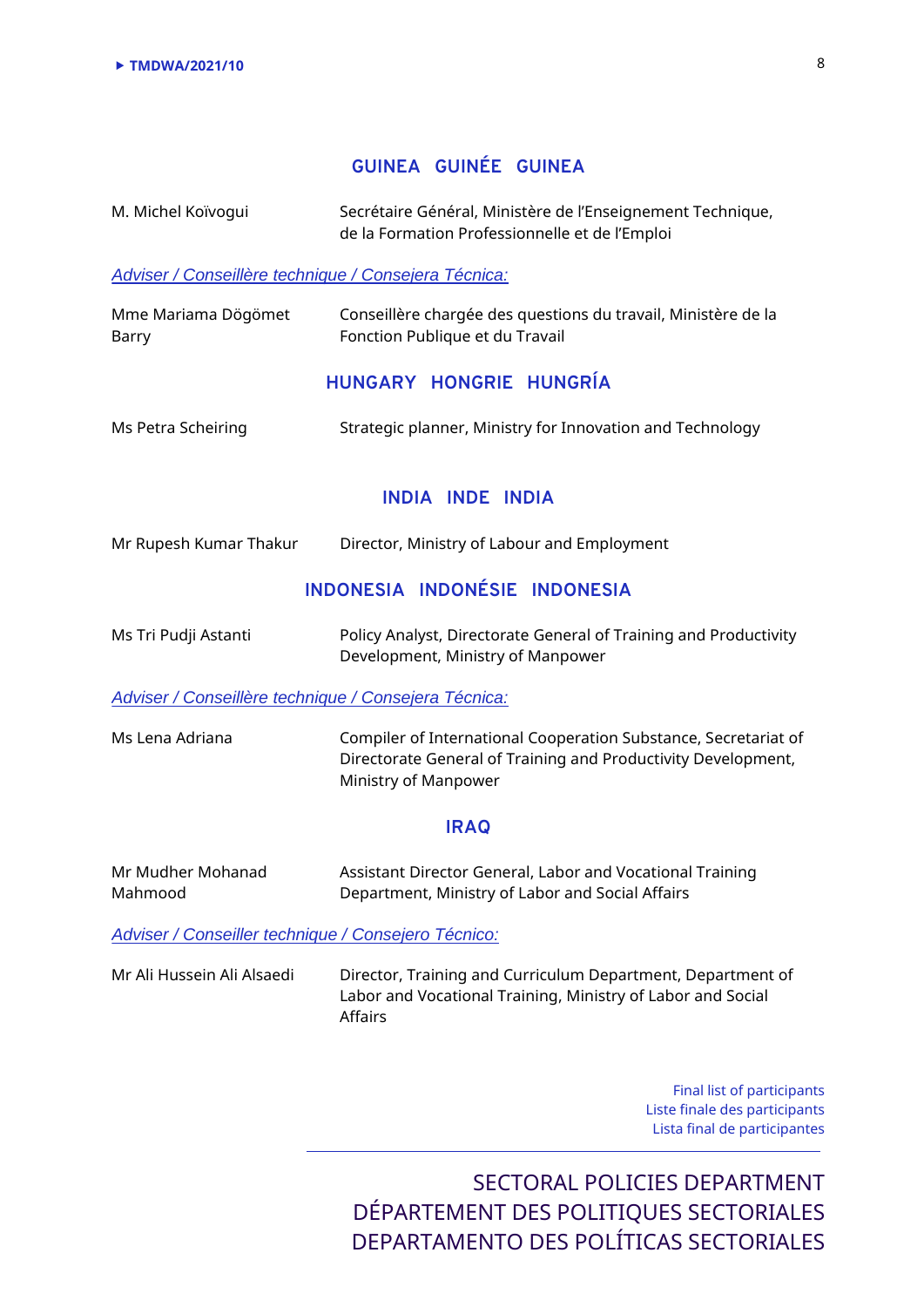## **JAMAICA JAMAÏQUE JAMAICA**

Mr Kasan Troupe Chief Education Officer (Actg.), Ministry of Education, Youth and Information

#### *Adviser / Conseiller technique / Consejero Técnico:*

Mr Lyndon Ford Labour Coordinator, Ministry of Labour and Social Security

#### **KAZAKHSTAN KAZAKHSTAN KAZAJSTÁN**

| Ms Banu Narbekova | Deputy Director, Department of higher and postgraduate |
|-------------------|--------------------------------------------------------|
|                   | education, Ministry of Education and Science           |

## **LAO PEOPLE'S DEMOCRATIC REPUBLIC RÉPUBLIQUE DÉMOCRATIQUE POPULAIRE LAO REPÚBLICA DEMOCRÁTICA POPULAR LAO**

| Mr Souksakhone Siharaj | Deputy Director, Skills Development Management Division,<br>Department of Skills Development and Employment, Ministry of<br>Labour and Social Welfare |
|------------------------|-------------------------------------------------------------------------------------------------------------------------------------------------------|
|                        | LATVIA LETTONIE LETONIA                                                                                                                               |

| Ms Baiba Baskere | Deputy Director, Department of Vocational and Adult |
|------------------|-----------------------------------------------------|
|                  | Education, Ministry of Education and Science        |

*Adviser / Conseillère technique / Consejera Técnica:*

Ms Jelena Muhina Senior Expert, Department of Vocational and Adult Education, Ministry of Education and Science

> Final list of participants Liste finale des participants Lista final de participantes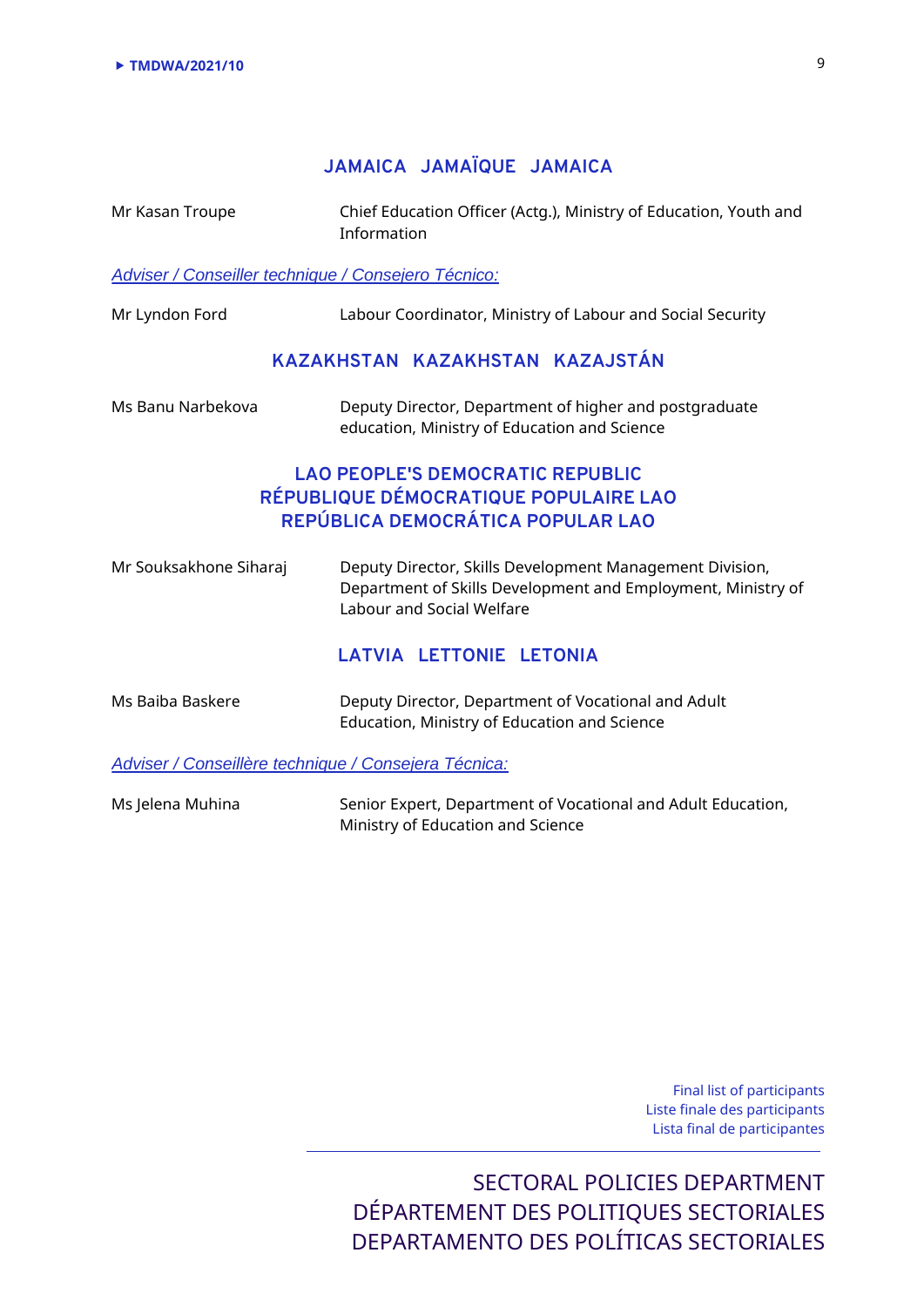### **MALAYSIA MALAISIE MALASIA**

Ms Suraya Hani Saleh Deputy Under Secretary, Human Capital Section, Policy Planning and Research Division, Ministry of Higher Education Malaysia

#### *Adviser / Conseiller technique / Consejero Técnico:*

Mr Muhammad Firdaus Abdul Talib Assistant Secretary, Human Development Unit, Human Capital Section, Policy Planning and Research Division, Ministry of Higher Education of Malaysia

#### **MALTA MALTE MALTA**

| Mr Alex Farrugia | Director, Directorate for Research, Lifelong Learning and |
|------------------|-----------------------------------------------------------|
|                  | Employability, Ministry of Education                      |

#### *Adviser / Conseiller technique / Consejero Técnico:*

Mr Raymond Camilleri Policy Co-ordinator, Office of the Permanent Secretary, Ministry of Education

#### **MAURITIUS MAURICE MAURICIO**

Mr Vedanand Bhurosah Ag. Director (Tertiary), Ministry of Tertiary Education, Science and **Technology** 

#### **MOROCCO MAROC ARRUECOS**

M. Mhamed Daoudi Chef, Service du Secteur Tertiaire, Département de la Formation Professionnelle, Ministère de l'Éducation Nationale, de la Formation Professionnelle, de l'Enseignement Supérieur et de la Recherche Scientifique

*Adviser / Conseiller technique / Consejero Técnico:*

M. Khyati Nakhli Chef, Service du personnel et de l'Encadrement, Département de la Formation Professionnelle, Ministère de l'Éducation Nationale, de la Formation Professionnelle, de l'Enseignement Supérieur et de la Recherche Scientifique

> Final list of participants Liste finale des participants Lista final de participantes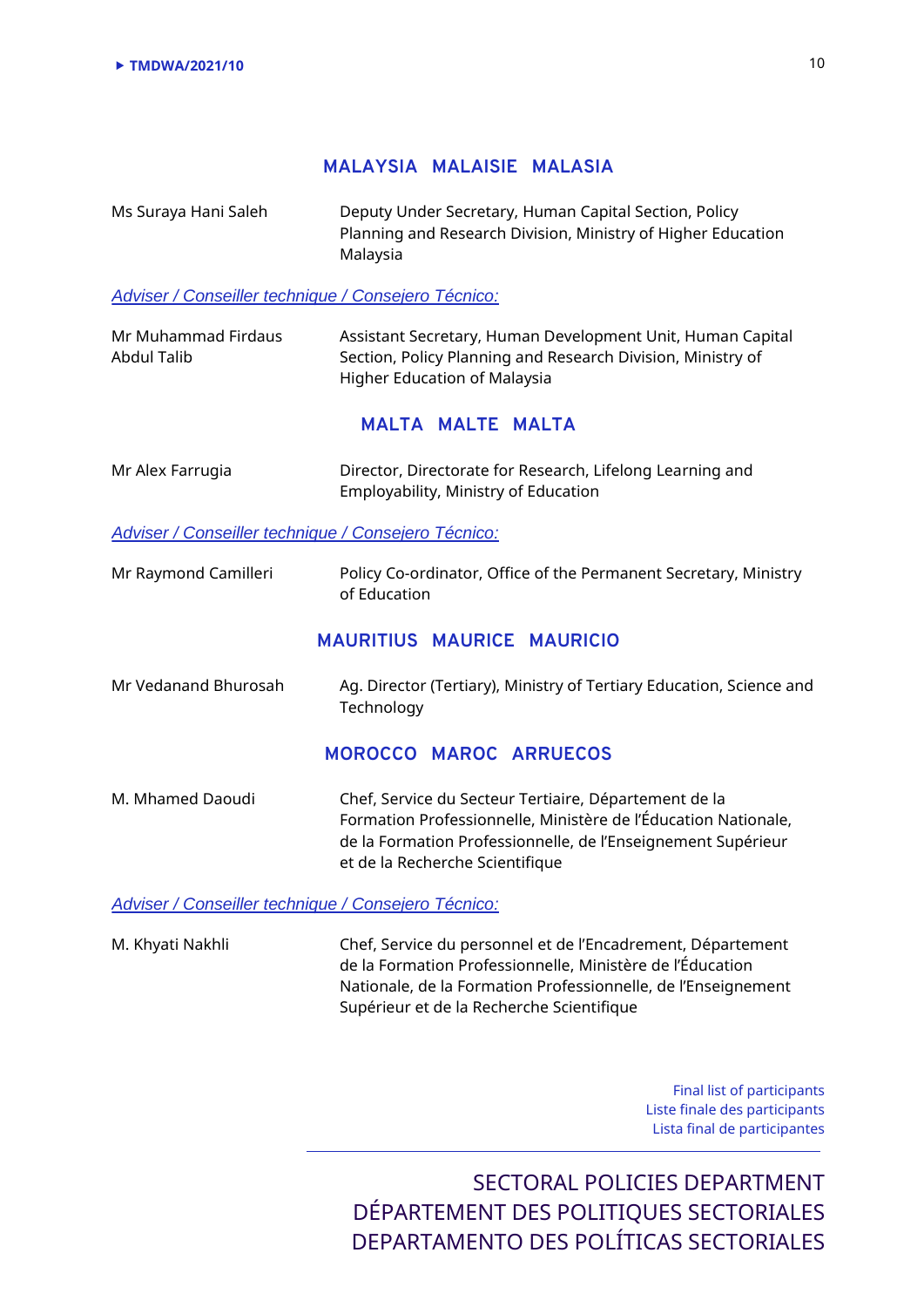### **NAMIBIA NAMIBIE NAMIBIA**

Ms Lydia Indombo Deputy Executive Director, Ministry of Labour, Industrial Relations and Employment Creation

#### *Adviser / Conseillère technique / Consejera Técnica:*

| Ms Dalia Mwiya | Manager, Work Integrated Learning |
|----------------|-----------------------------------|
|                | NEPAL NÉPAL NEPAL                 |

Mr Binod Paudel Section Officer, Ministry of Labour, Employment and Social Security

### **OMAN OMAN OMÁN**

| Mr Mohammed Alnajjar | Director, Occupational Standards Center, Ministry of Labour |  |
|----------------------|-------------------------------------------------------------|--|
|----------------------|-------------------------------------------------------------|--|

*Adviser / Conseiller technique / Consejero Técnico:*

Mr Khamis Khasib Al Nadabi Adviser, Occupational Standards Center, Ministry of Labour

## **PAKISTAN PAKISTAN PAKISTÁN**

| Ms Farhat Ayesha                                    | Miniter, Permanent Mission of the Islamic Republic of Pakistan<br>to the United Nations, Geneva            |
|-----------------------------------------------------|------------------------------------------------------------------------------------------------------------|
| Adviser / Conseiller technique / Consejero Técnico: |                                                                                                            |
| Mr Sumair Gul                                       | Second secretary, Permanent Mission of the Islamic Republic of<br>Pakistan to the United Nations, Geneva   |
|                                                     | PANAMA PANAMA PANAMÁ                                                                                       |
| Sr. Rubén Alvarado Aquirre                          | Abogado, Unidad de Legislación Educativa, Dirección Nacional<br>de Asesoría Legal, Ministerio de Educación |
| Adviser / Conseiller technique / Consejero Técnico: |                                                                                                            |
| Sr. Bredio Mitre Madrid                             | Director de Cooperación Técnica Internacional, Ministerio de                                               |

Trabajo y Desarrollo Laboral

Final list of participants Liste finale des participants Lista final de participantes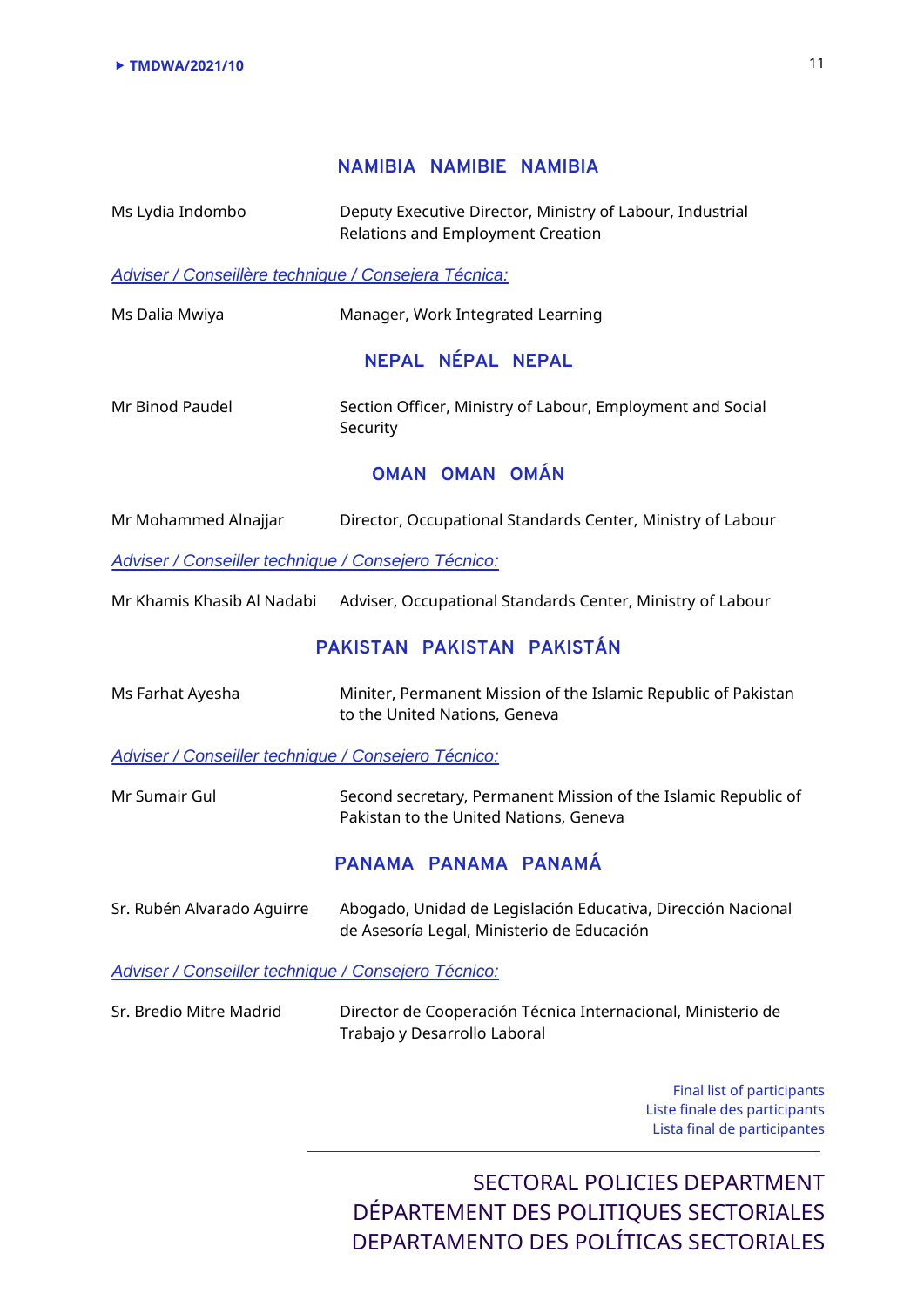### **PHILIPPINES PHILIPPINES FILIPINAS**

Ms Cheryl Daytec Labor Attache, Permanent Mission of Philippines to the United Nations, Geneva

*Adviser / Conseillère technique / Consejera Técnica:*

Ms Lily Freida Milla OIC Executive Director, Office of the Chairperson

#### **PORTUGAL**

Ms Joana Gião Sub-Director, Directorate-General for School Administration

*Adviser / Conseillère technique / Consejera Técnica:*

Ms Susana Castanheira Lopes Director-General, Directorate-General for School Administration

## **RUSSIAN FEDERATION FÉDÉRATION DE RUSSIE FEDERACIÓN DE RUSIA**

Mr Denis Gulyaev Deputy Head, International cooperation section, Department of Legal and International Activity, Ministry of Labour and Social Protection

*Adviser / Conseillère technique / Consejera Técnica:*

Ms Elina Zbanatskaya Consultant, International cooperation section, Department of Legal and International Activity, Ministry of Labour and Social Protection

### **SPAIN ESPAGNE ESPAÑA**

| Sra. Carmen Menéndez | Subdirectora General de Políticas Activas del Servicio Público de |
|----------------------|-------------------------------------------------------------------|
| González-Palenzuela  | Empleo Estatal                                                    |

*Adviser / Conseillère technique / Consejera Técnica:*

Sra. Celia Rollón Técnico Superior, Subdirección General de Políticas Activas del Servicio Público de Empleo Estatal

> Final list of participants Liste finale des participants Lista final de participantes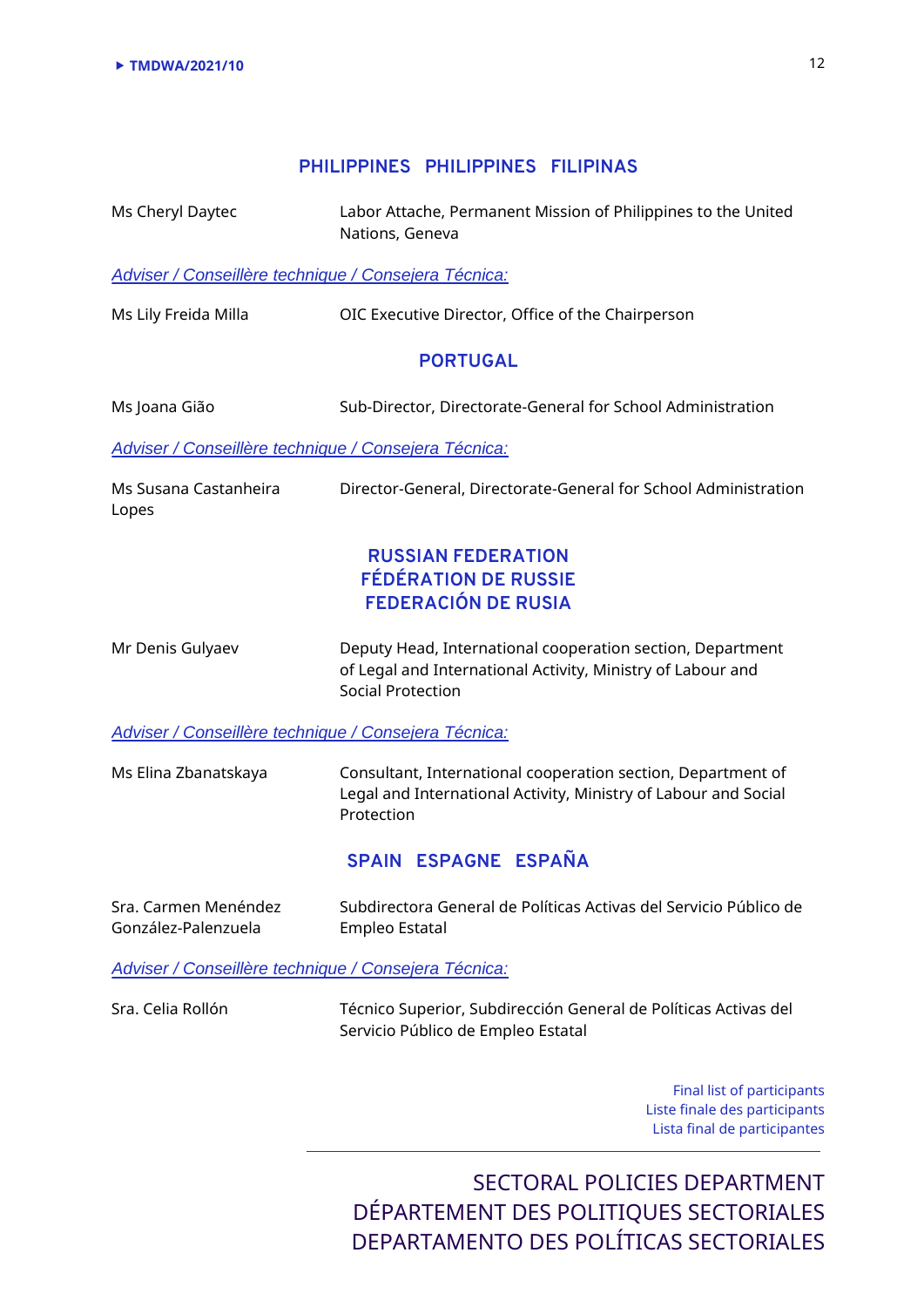#### **SRI LANKA**

| Ms Thusitha Ranasinghe | Director, Vocational Training, Ministry of Skills Development,<br>Vocational Education, Research and Innovation.                                                         |
|------------------------|--------------------------------------------------------------------------------------------------------------------------------------------------------------------------|
|                        | UNITED REPUBLIC OF TANZANIA<br>RÉPUBLIQUE-UNIE DE TANZANIE<br>REPÚBLICA UNIDA DE TANZANÍA                                                                                |
| Mr Joseph Sitta Nganga | Director, Employment Services, Prime Ministers' Office - Policy,<br>Coordination, Parliamentary Affairs, Labour, Youth,<br><b>Employment and Persons with Disability</b> |

#### *Adviser / Conseiller technique / Consejero Técnico:*

Mr Robert Masatu Masingiri Assistant Director of Employment Responsible for Skills Development, Prime Ministers' Office – Policy, Coordination, Parliamentary Affairs, Labour, Youth, Employment and Persons with Disability

## **THAILAND THAÏLANDE TAILANDIA**

| Mr Rangsan Thepmondhri | Director, Strategy and External Relations Division, Office of the |  |
|------------------------|-------------------------------------------------------------------|--|
|                        | Vocational Education Commission, Ministry of Education            |  |

#### *Adviser / Conseiller technique / Consejero Técnico:*

Mr Pairote Paspitsanu Skills Development Technical Officer, Professional Level, Department of Skills Development, Ministry of Labour

#### **TURKEY TURQUIE TURQUÍA**

Ms Nuriye Dirik Employement Expert, Turkish Employment Agency (IŞKUR)

*Adviser / Conseillère technique / Consejera Técnica:*

Ms Nazli Yilmaz National Education Expert, Ministry of National Education

Final list of participants Liste finale des participants Lista final de participantes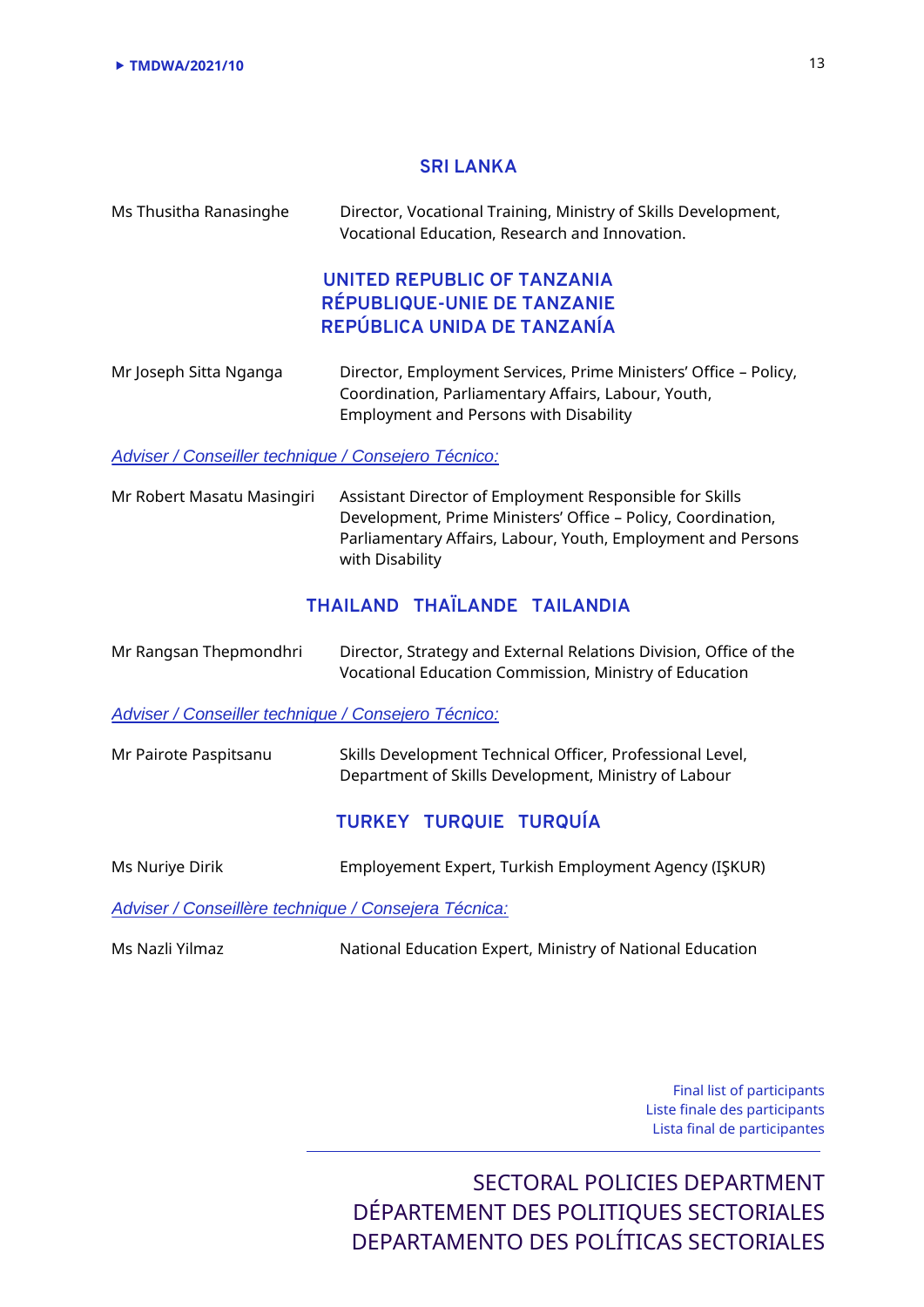## **TURKMENISTAN TURKMÉNISTAN TURKMENISTÁN**

Ms Lale Berdygylyjova Specialist, Methodology Department, Ministry of Labour and Social Protection of Population

#### **UNITED KINGDOM ROYAUME-UNI REINO UNIDO**

| Mr Gareth Alexis Brinkworth | Policy Adviser, Qualifications Team, International Teacher     |
|-----------------------------|----------------------------------------------------------------|
|                             | Recruitment Unit, Teacher Services Division, Teacher Workforce |
|                             | Directorate, Department for Education                          |

#### **URUGUAY**

| Sra. Yliana Abimorad | Segunda Secretaria, Misión Permanente del Uruguay ante las |
|----------------------|------------------------------------------------------------|
|                      | Naciones Unidas, Ginebra                                   |

## **UZBEKISTAN OUZBÉKISTAN UZBEKISTÁN**

| Mr Erkin Mukhitdinov                                       | First Deputy, Ministry of Employment and Labour Relations                                                                                      |
|------------------------------------------------------------|------------------------------------------------------------------------------------------------------------------------------------------------|
| <b>Adviser / Conseiller technique / Consejero Técnico:</b> |                                                                                                                                                |
| Mr Odil Kamiljanov                                         | Head of the vocational education sector                                                                                                        |
|                                                            | <b>VENEZUELA (BOLIVARIAN REPUBLIC OF)</b><br><b>VENEZUELA (RÉPUBLIQUE BOLIVARIENNE DU)</b><br><b>VENEZUELA (REPÚBLICA BOLIVARIANA DE)</b>      |
| S.E. Sr Elio Colmenares Goyo                               | Embajador Representante Permanente Alterno, Misión<br>Permanente de la República Bolivariana de Venezuela ante las<br>Naciones Unidas, Ginebra |
| <b>Adviser / Conseiller technique / Consejero Técnico:</b> |                                                                                                                                                |
| Sr. Carlos Flores                                          | Agregado Laboral, Misión Permanente de la República<br>Bolivariana de Venezuela ante las Naciones Unidas, Ginebra                              |
|                                                            | <b>ZIMBABWE</b>                                                                                                                                |
| Mr Poem Mudyawabikwa                                       | Minister Counsellor, Permanent Mission of the Republic of<br>Zimbabwe to the United Nations, Geneva                                            |
|                                                            | Final list of participants<br>Liste finale des participants<br>Lista final de participantes                                                    |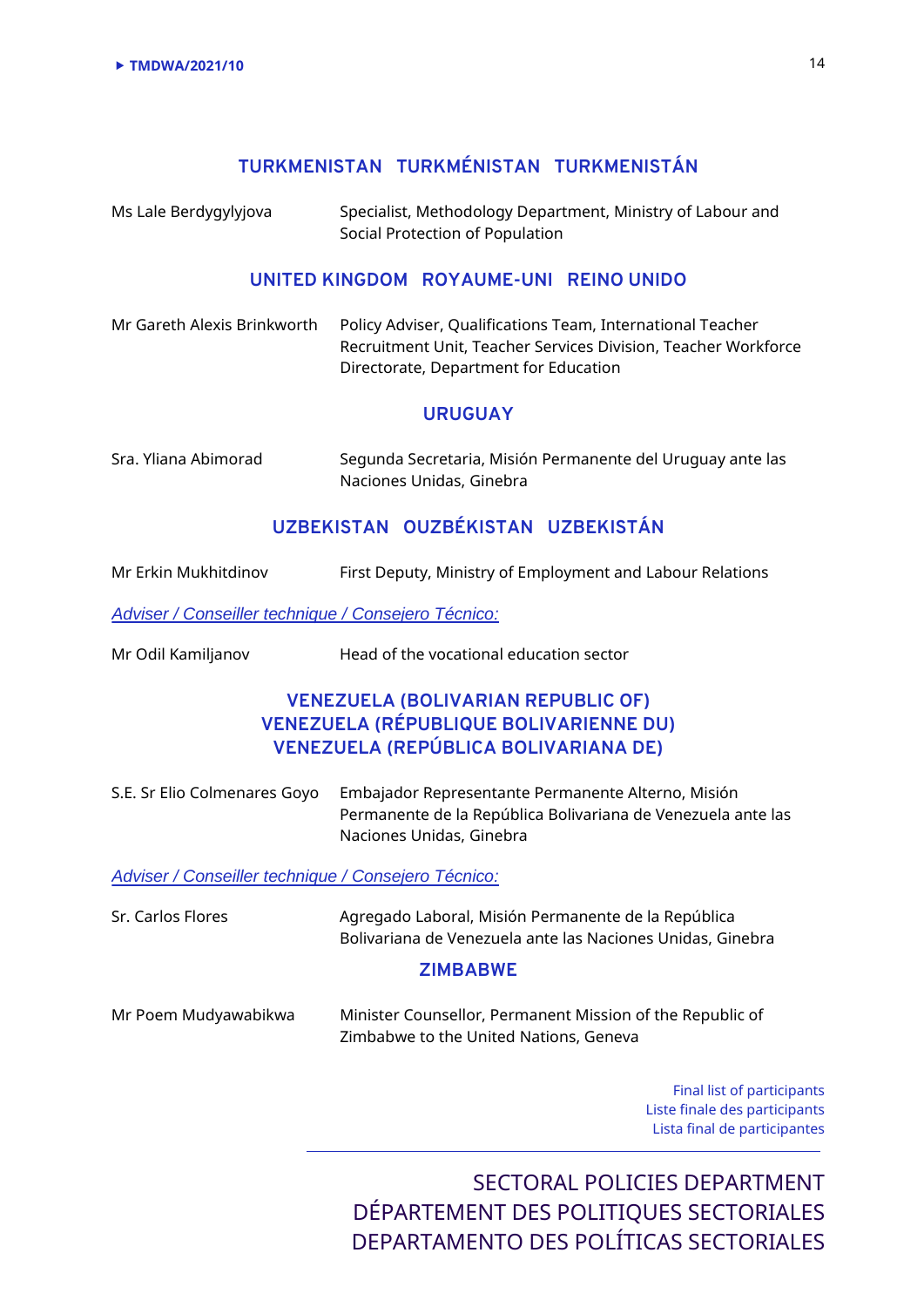# **Governments observers Gouvernements observateurs Gobiernos observadores**

#### **CHINA CHINE CHINA**

| Mr Tao Wang | Counsellor, Permanent Mission of the People's Republic of |
|-------------|-----------------------------------------------------------|
|             | China to the United Nations, Geneva                       |

**FRANCE FRANCE FRANCIA**

M. Henri Cazaban Chef, Département de la formation, des parcours professionnels et des affaires internationales

### **GERMANY ALLEMAGNE ALEMANIA**

- Ms Cosima Klatte Adviser, Federal Ministry of Labour and Social Affairs
- Ms Marie Ullmann Adviser, Federal Ministry of Labour and Social Affairs

### **ICELAND ISLANDE ISLANDIA**

Ms Klara Baldursdóttir Briem Legal Advisor, Ministry of Social Affairs

Ms Unnur Elfa Hallsteinsdóttir Legal Advisor, Ministry of Social Affairs

#### **ITALY ITALIE ITALIA**

Ms Irina Ilona Lazar Officer, Ministry of Labour and Social Policies

#### **KENYA**

Ms Millicent Muli Minister, Counsellor Labour, Permanent Mission of the Republic of Kenya to the United Nations, Geneva

> Final list of participants Liste finale des participants Lista final de participantes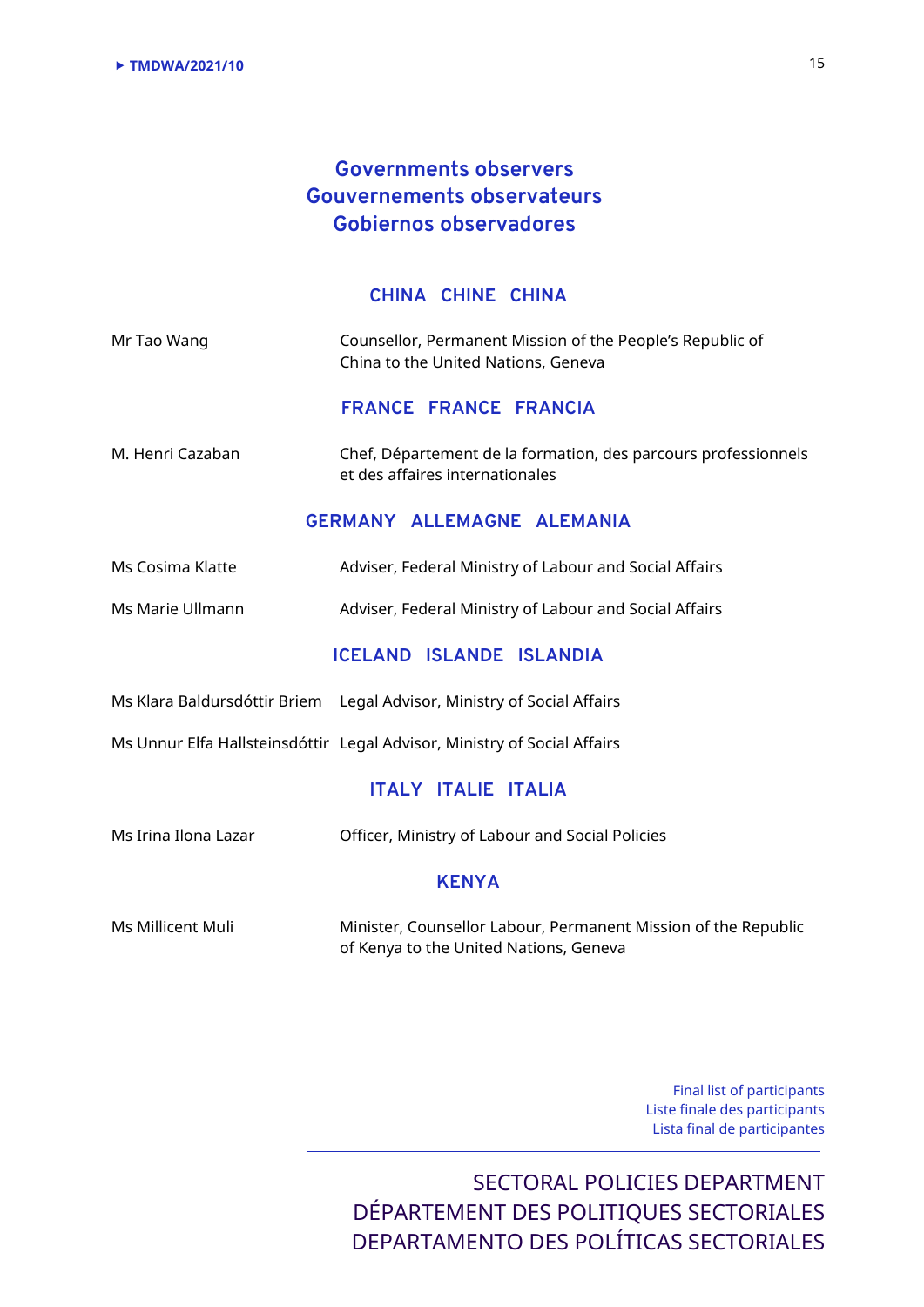# **MEXICO MEXIQUE MÉXICO**

| Sra. Sara Luna Camacho     | Asesora, Misión Permanente de México ante las Naciones<br>Unidas, Ginebra |
|----------------------------|---------------------------------------------------------------------------|
| Sra. Rocío Morales Aguilar | Subdirectora para la OIT, Misión Permanente de México ante las            |

Naciones Unidas, Ginebra

### **NICARAGUA NICARAGUA NICARAGUA**

| Sra. Alina González                 | Directora de Formación Docente, Ministerio de Educación<br>(MINED)                             |
|-------------------------------------|------------------------------------------------------------------------------------------------|
| Sra. Martha Betania Fonseca         | Directora de Recursos Humanos, Ministerio de Educación<br>(MINED)                              |
| Sr. Pavell Montenegro               | Director de Asesoría Legal, Ministerio de Educación (MINED)                                    |
| Sra. Rosalia Bohorquez              | Ministra Consejera, Embajada de la República Nicaragua en la<br>Confederación Suiza            |
|                                     | PERU PÉROU PERÚ                                                                                |
| Sr. Arturo Abraham<br>García Chávez | Director de Promoción del Empleo y Autoempleo, Ministerio de<br>Trabajo y Promoción del Empleo |
|                                     | POLAND POLOGNE POLONIA                                                                         |
| Ms Joanna Żeber                     | First Secretary, Permanent Mission of Poland to the United<br>Nations, Geneva                  |
|                                     | <b>TRINIDAD AND TOBAGO</b><br><b>TRINITÉ-ET-TOBAGO</b><br><b>TRINIDAD Y TABAGO</b>             |
| <b>Mr Patrice Parris Searles</b>    | Chief Executive Officer, National Training Agency                                              |
| Ms Michelle Carter                  | Schools Supervisor III, Ministry of Education                                                  |

Final list of participants Liste finale des participants Lista final de participantes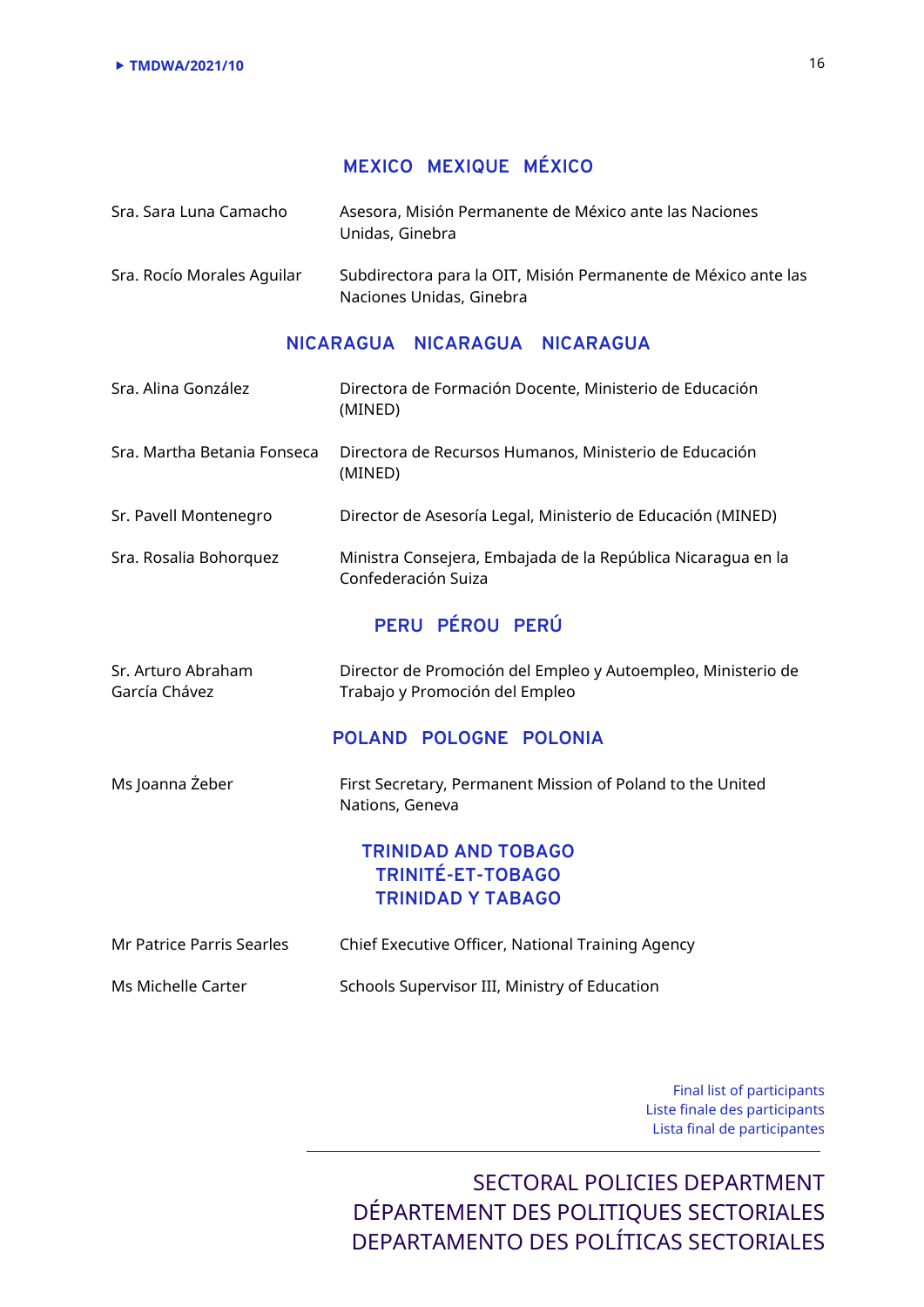# **UNITED STATES ETATS-UNIS ESTADOS UNIDOS**

| Mr Rafael Nevárez | Coordinator for Western Hemisphere Affairs, International<br>Affairs Office, Office of the Secretariat, U.S. Department of<br>Education |
|-------------------|-----------------------------------------------------------------------------------------------------------------------------------------|
| Mr Ethel Moreno   | International Relations Officer, Bureau of International Labour<br>Affairs, U.S. Department of Labour                                   |

Final list of participants Liste finale des participants Lista final de participantes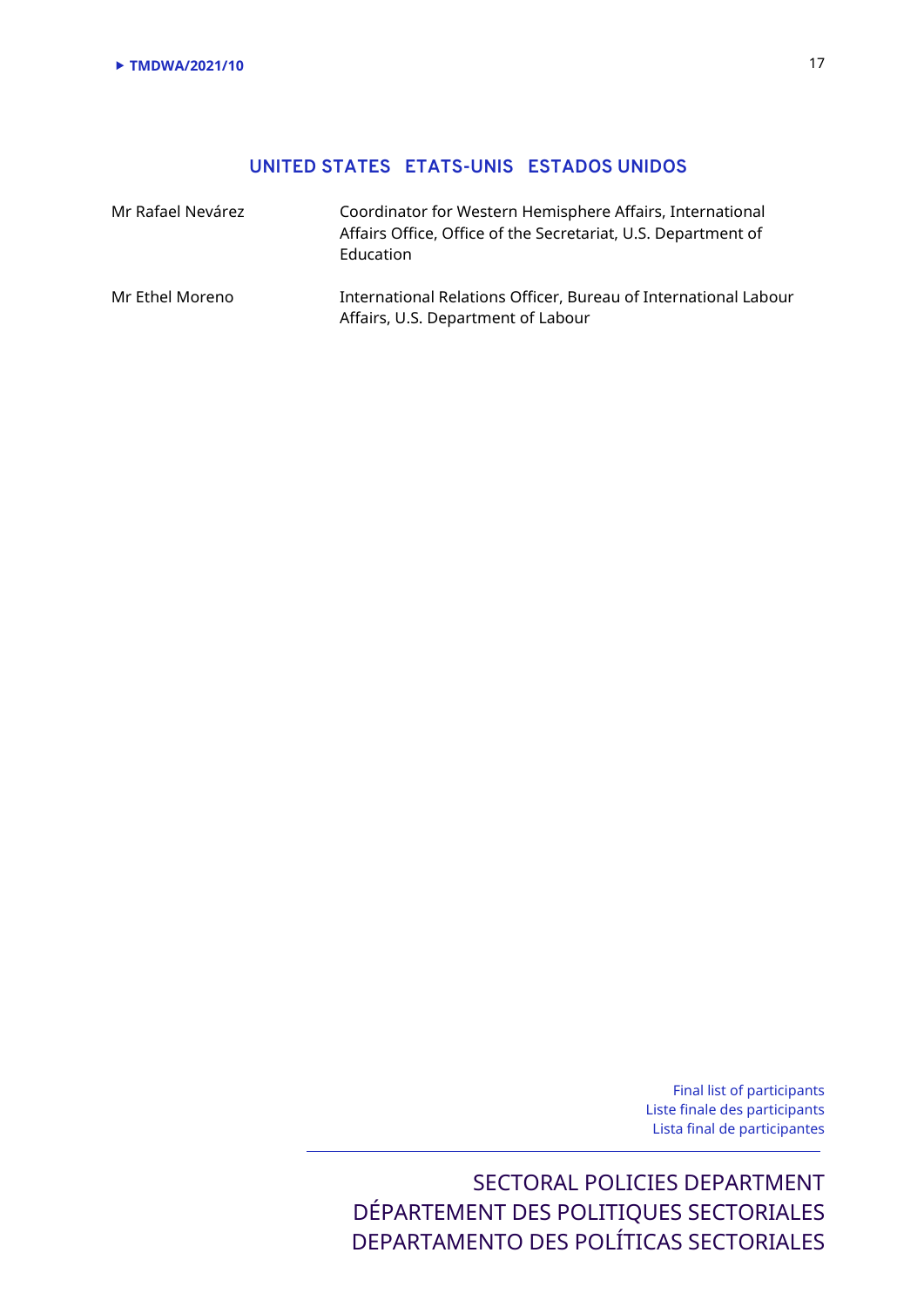# **Employers' representatives and advisers Représentants des employeurs et conseillers techniques Representantes de los empleadores y consejeros técnicos**

| Sr. Santiago García Gutiérrez   | Secretario General, Confederación Española de Centros de<br>Enseñanza (CECE)       |
|---------------------------------|------------------------------------------------------------------------------------|
| Mr Jobst R. Hagedorn            | Director, Educational Institute of the Bavarian Employers<br>Association           |
| Mr Sawant Sharad                | TISCO Chair Professor, Ambekar Institute for Labour Studies                        |
| Ms Rachel Simpson               | Manager, Education, Skills and Immigration, Business New<br>Zealand                |
| Sra. Noemí Lucila Castillo Jaén | Presidenta Comisión de Educación, Asociacion Panameña de<br>Ejecutivos de Empresas |
| Mr Pyak Yakov                   | Head of Professional Learning, Sakhalin Energy Investment<br>Company Ltd.          |
| Sra. Ana Maria Santos Fidelis   | Especialista em Políticas e Indústria, Confederação Nacional da<br>Indústria (CNI) |
| <b>Mr Dimitrios Mantoulidis</b> | Vice President - Founder, Mandoulides Schools SA                                   |

### *Advisers / Conseillers tecniques / Consejeros técnicos*

| Mr Mrinali Tikare     | Associate Professor, Chetana's Institute of Management and<br>Research                                                                |
|-----------------------|---------------------------------------------------------------------------------------------------------------------------------------|
| Sr. Luiz Eduardo Leão | Gerente de Tecnologias Educacionais, Serviço Nacional de<br>Aprendizagem Industrial/Confederação Nacional da Indústria<br>(SENAI/CNI) |

Final list of participants Liste finale des participants Lista final de participantes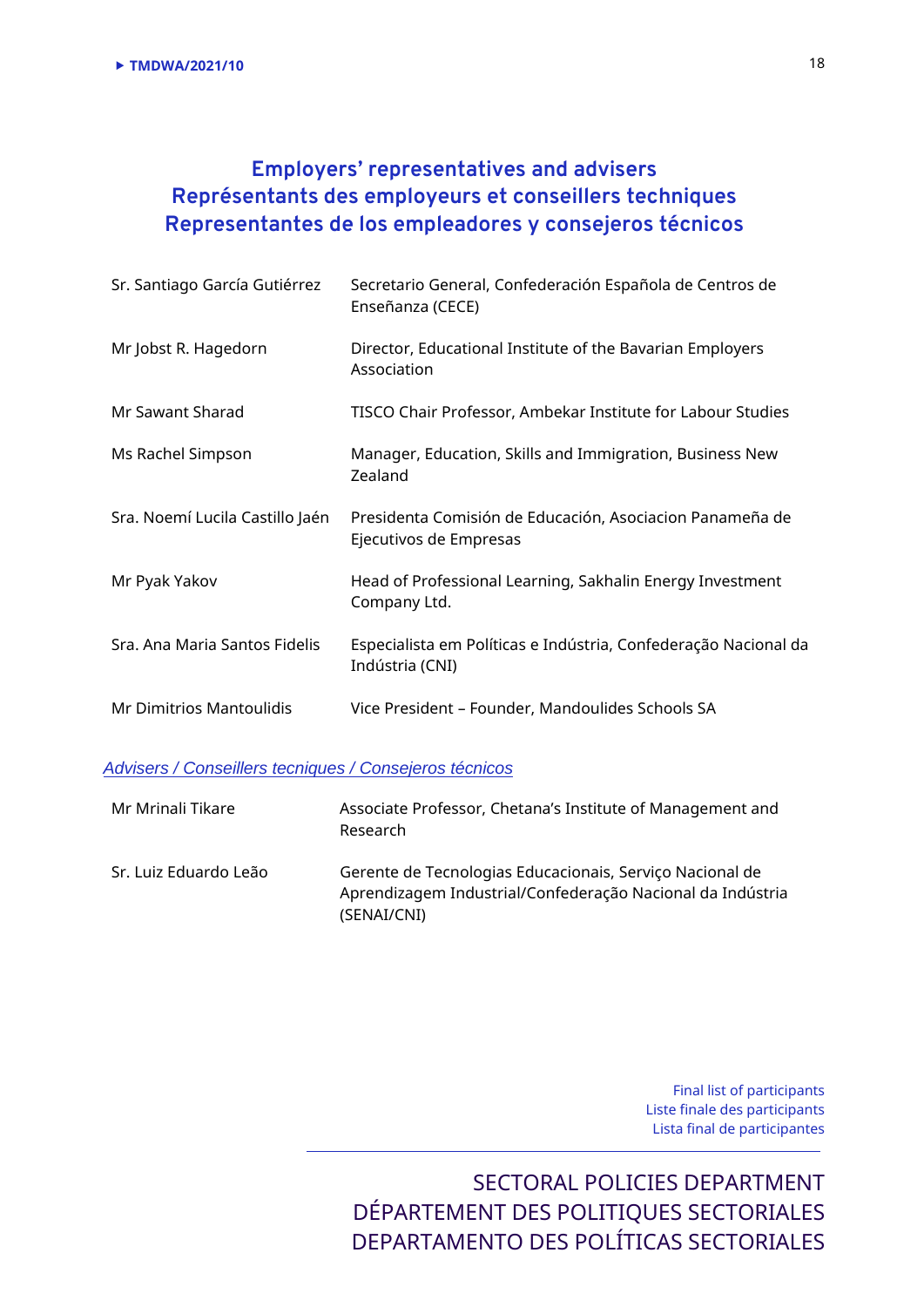# **Employers' observers Observateurs des employeurs Observadores de los empleadores**

|                              | Sr. José Luis Gonçalves Leitão Especialista Industrial III, Serviço Nacional de Aprendizagem<br>Industrial/Confederação Nacional da Indústria (SENAI/CNI) |
|------------------------------|-----------------------------------------------------------------------------------------------------------------------------------------------------------|
| Ms Marta Kaźmierczak         | Foreign affairs coordinator, Employers of Poland                                                                                                          |
| Ms Sinara Sant'Anna Celistre | Especialista de Desenvolvimento Industrial II, SENAI                                                                                                      |

Final list of participants Liste finale des participants Lista final de participantes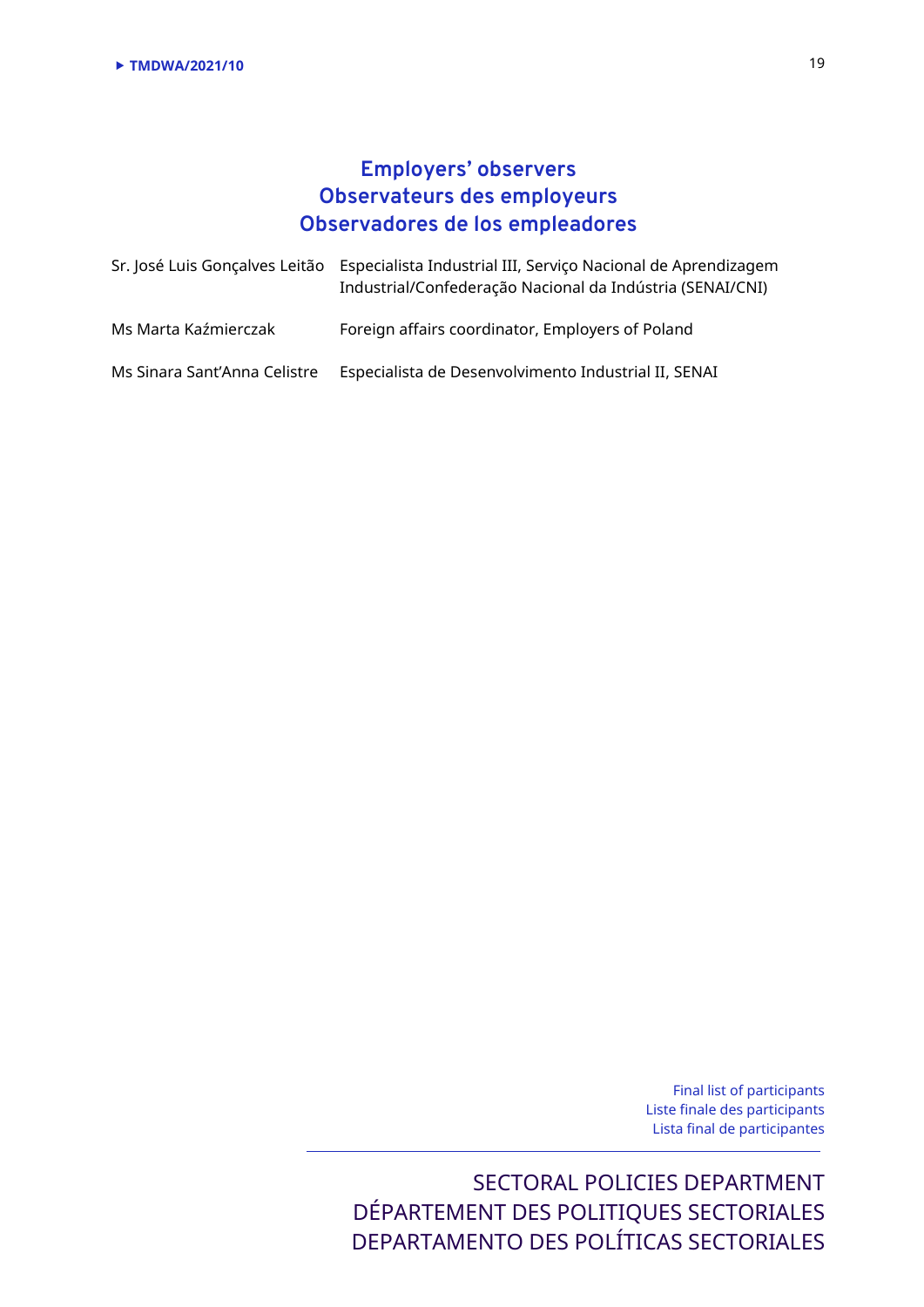# **Employers' secretariat Sécretariat des employeurs Secretariado de los empleadores**

Mr Matias Espinosa Adviser, International Organization of Employers (IOE)

Final list of participants Liste finale des participants Lista final de participantes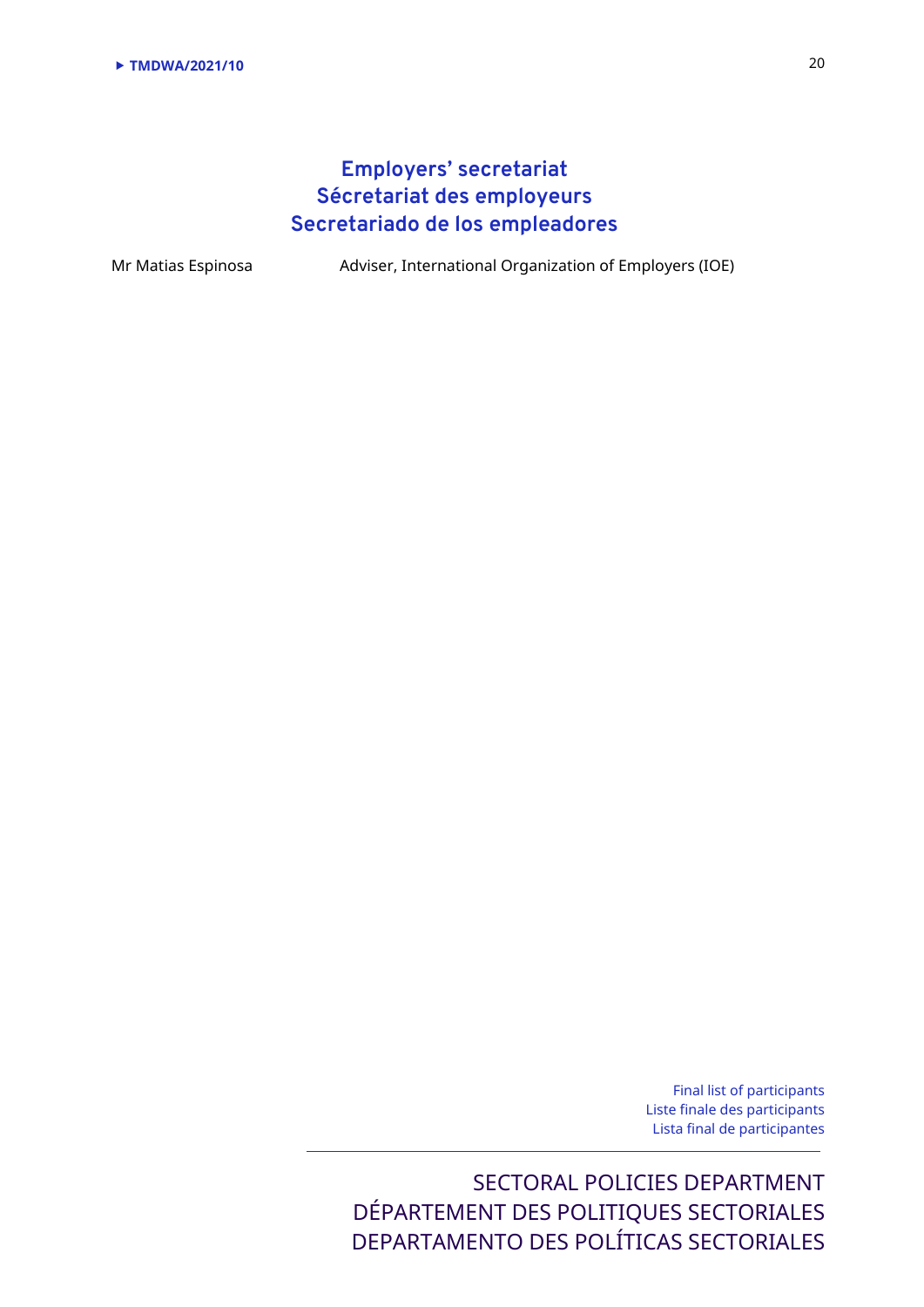# **Workers' representatives and advisers Représentants des travailleurs et conseillers techniques Representantes de los trabajadores y consejeros técnicos**

| Mr Jelmer Evers                       | Vice President, Dutch Association of Teachers (AOb)                                                  |
|---------------------------------------|------------------------------------------------------------------------------------------------------|
| Ms Marianne Olsen<br><b>Brontveit</b> | Senior Advisor, Union of Education Norway (UEN)                                                      |
| Sra. Yamile Socolovsky                | Secretaria de Relaciones Internacionales, Federación Nacional<br>de Docentes Universitarios (CONADU) |
| Mr Sifiso Ndlovuq                     | CEO, Zimbabwe Teachers' Association (ZIMTA)                                                          |
| Mme Manuela Mendonça                  | Secrétaire nationale, Federação Nacional dos Professores<br>(Frenprof)                               |
| Sra. Dalila Andrade Oliveira          | Academic, Confederação Nacional dos Trabalhadores em<br>Educação (CNTE)                              |
| Sr. Miguel Ramírez Sánchez            | Secretario Técnico A, Sindicato Nacional de Trabajadores de la<br>educación (SNTE)                   |
| Mr Philip McRae                       | Executive Staff Officer, Canadian Teachers' Federation (ACF-<br>FCE)                                 |

Final list of participants Liste finale des participants Lista final de participantes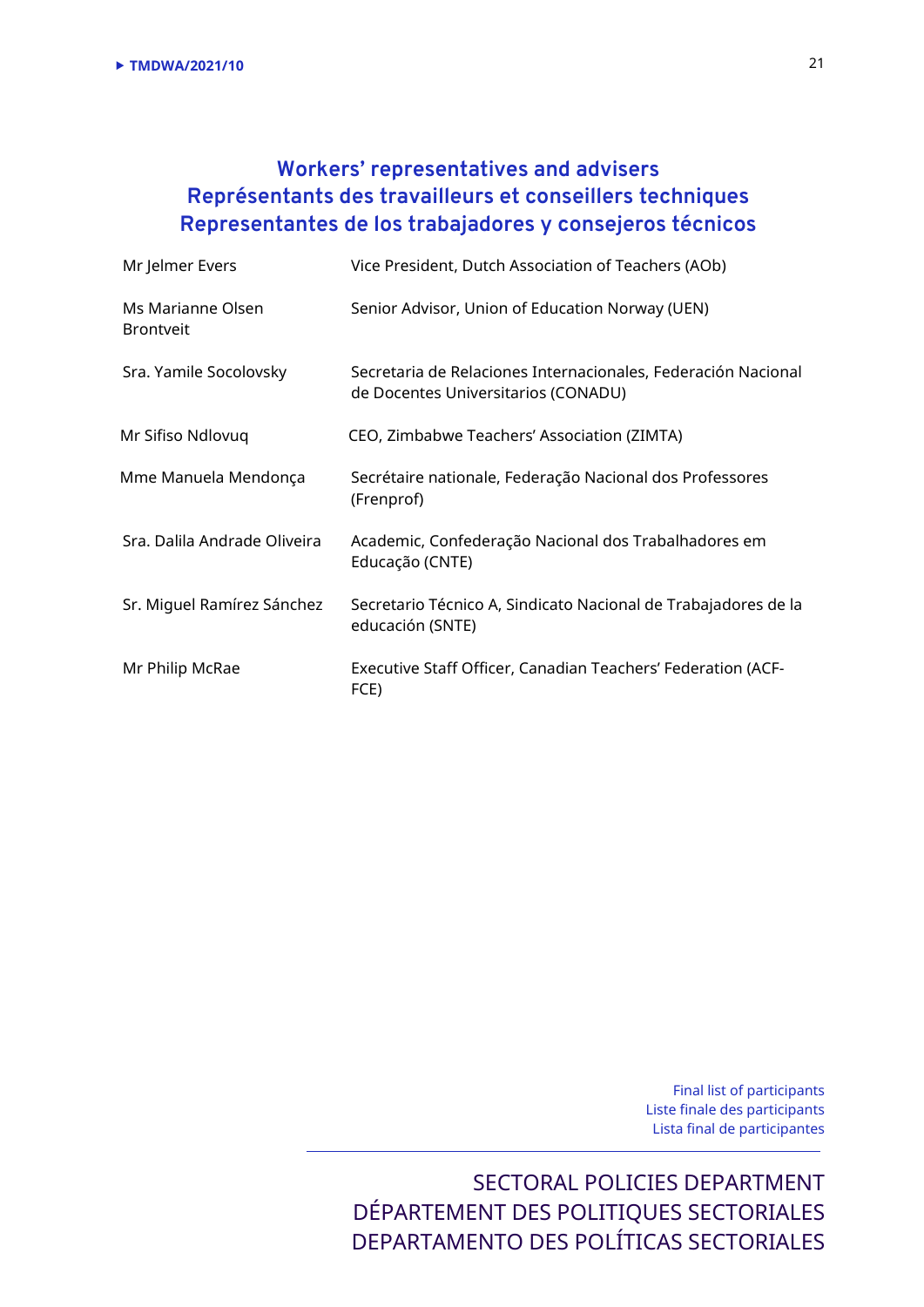# **Workers' observers Observateurs des travailleurs Observadores de los trabajadores**

| Mr Steven Kolber                         | Teacher, Australian Education Union                                                                                  |
|------------------------------------------|----------------------------------------------------------------------------------------------------------------------|
| Sra. Maria Antonieta<br>García Lascurain | Coordinadora, Colegiado Nacional de Vinculación Social,<br>Sindicato Nacional de Trabajadores de la educación (SNTE) |
| Mr Christian Addai Poku                  | Chair Regional Committee, National Association of Graduate<br>Teachers (NAGRAT)                                      |
| Mr Falison Lemani                        | General Secretary, The Private Schools Employees Union of<br>Malawi (PSEUM)                                          |
| M. Samuel Rohrbach                       | Président, Syndicat des enseignantes et enseignants de Suisse<br>romande (SER)                                       |
| Sra. Luz Marina<br>Jaureguiberry         | Secretariat Gremial, Sindicato Argentino de Docentes<br>Particulares (SADOP)                                         |

Final list of participants Liste finale des participants Lista final de participantes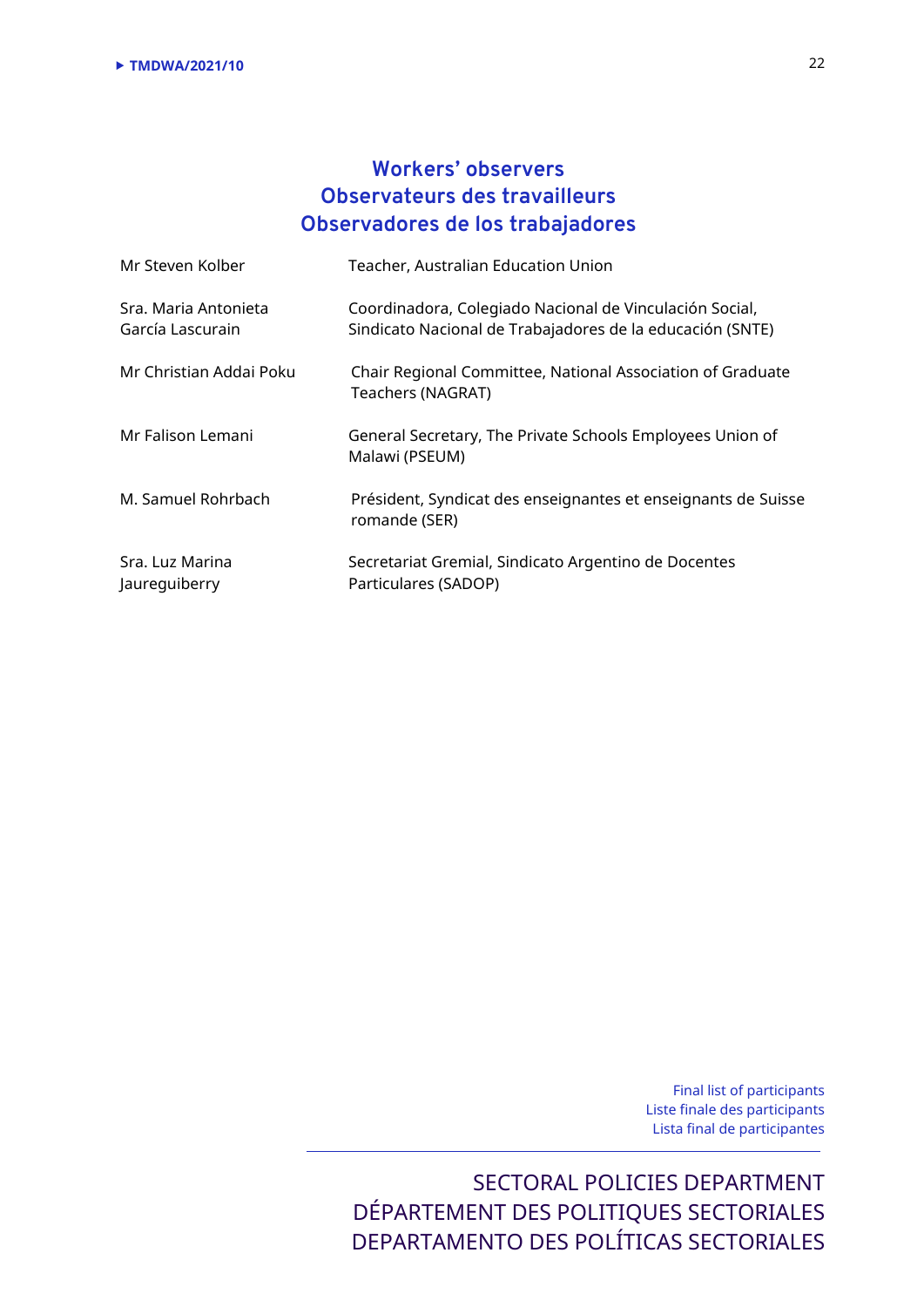# **Workers' secretariat Sécretariat des travailleurs Secretariado de los trabajadores**

| Mr Martin Henry           | Research Coordinator, Education International (EI)                    |
|---------------------------|-----------------------------------------------------------------------|
| Ms Dominique Marlet       | Senior Rights Coordinator, Education International (EI)               |
| Ms Christina J. Colclough | Consultant, The Why Not Lab                                           |
| Ms María Teresa Llanos    | Assistant Director, International Trade Union Confederation<br>(ITUC) |

Final list of participants Liste finale des participants Lista final de participantes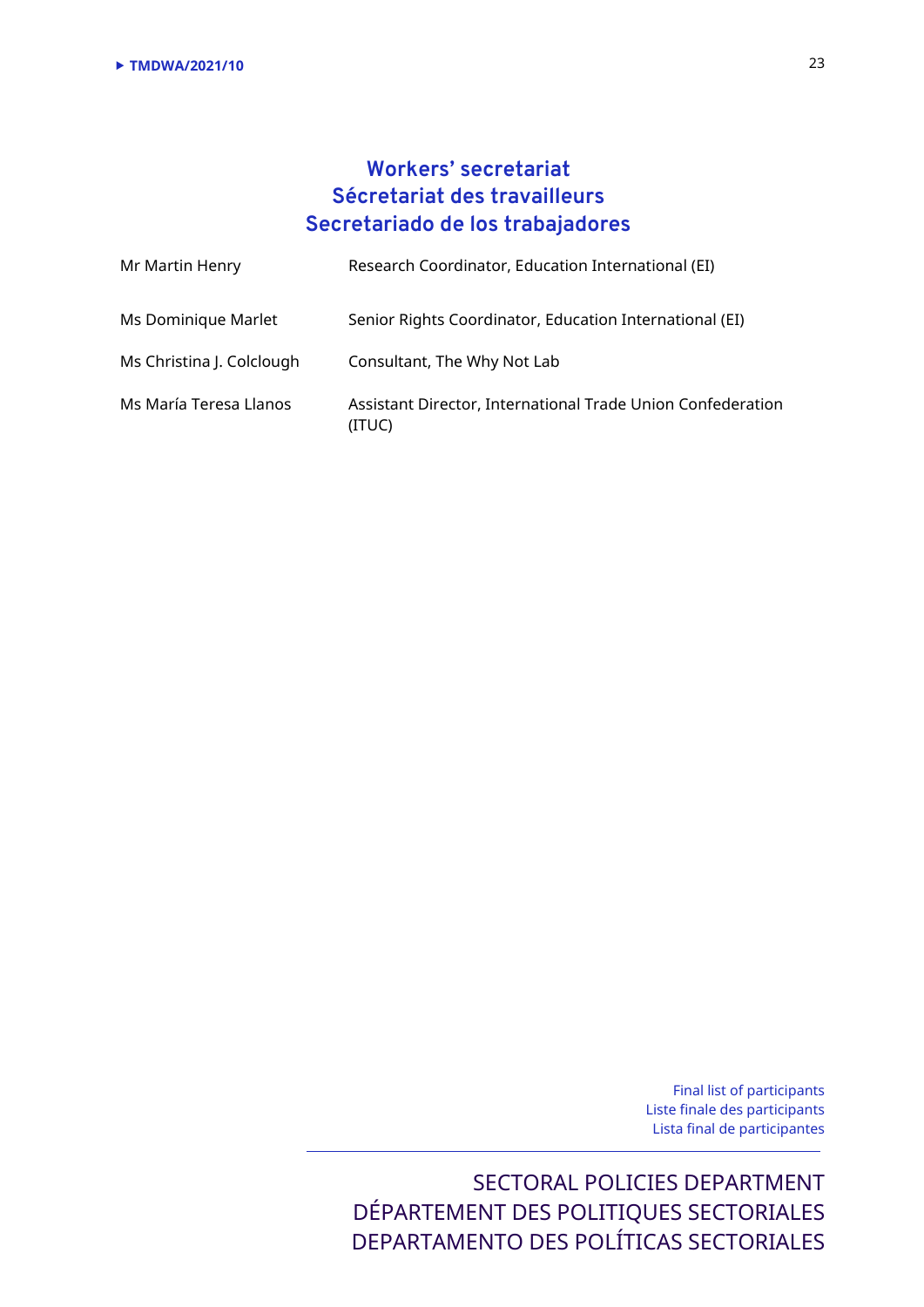**Persons representing the United Nations, specialized agencies and other official international organizations Personnes représentantes des Nations Unies, des institutions spécialisées et d'autres organisations internationales officielles Personas representantes de las Naciones Unidas, de los organismos especializados y de otras organizaciones internacionales oficiales**

## **UNITED NATIONS CHILDREN'S FUND (UNICEF) FONDS DES NATIONS UNIES POUR L'ENFANCE (UNICEF) FONDO DE LAS NACIONES UNIDAS PARA LA INFANCIA (UNICEF)**

| Ms Urmila Sarkar          | Senior Adviser, Planning and Programmes                                                                  |
|---------------------------|----------------------------------------------------------------------------------------------------------|
|                           | <b>WORLD BANK GROUP</b>                                                                                  |
|                           | <b>GROUPE DE LA BANQUE MONDIALE</b>                                                                      |
|                           | <b>GRUPO DEL BANCO MUNDIAL</b>                                                                           |
| Mr Michael Weber          | Senior Economist, Social Protection and Jobs                                                             |
| Ms Kevwe Pela             | Young Professional, Social Protection and Jobs                                                           |
|                           | <b>EUROPEAN UNION (EU)</b>                                                                               |
|                           | <b>UNION EUROPÉENNE (UE)</b>                                                                             |
|                           | <b>UNIÓN EUROPEA (UE)</b>                                                                                |
| Ms Orla Colclough         | Higher Education, Delegation of the European Union - Lebanon                                             |
| Ms Cristina Mateu Gallego | Attachée - Programme Manager, Economy and Local<br><b>Development Section</b>                            |
| Mr Maxence Daublain       | Programme Manager - Education and Elections, Delegation of<br>the European Union - Lebanon               |
| Mr Gerton van den Akker   | Counsellor, Head of Section, Permanent Delegation of the<br>European Union to the United Nations, Geneva |
| Ms Lynsey McCarthy        | First Secretary, Permanent Delegation of the European Union to<br>the United Nations, Geneva             |
|                           | Final list of participants                                                                               |
|                           | Lista finale des nartisinants                                                                            |

 Liste finale des participants Lista final de participantes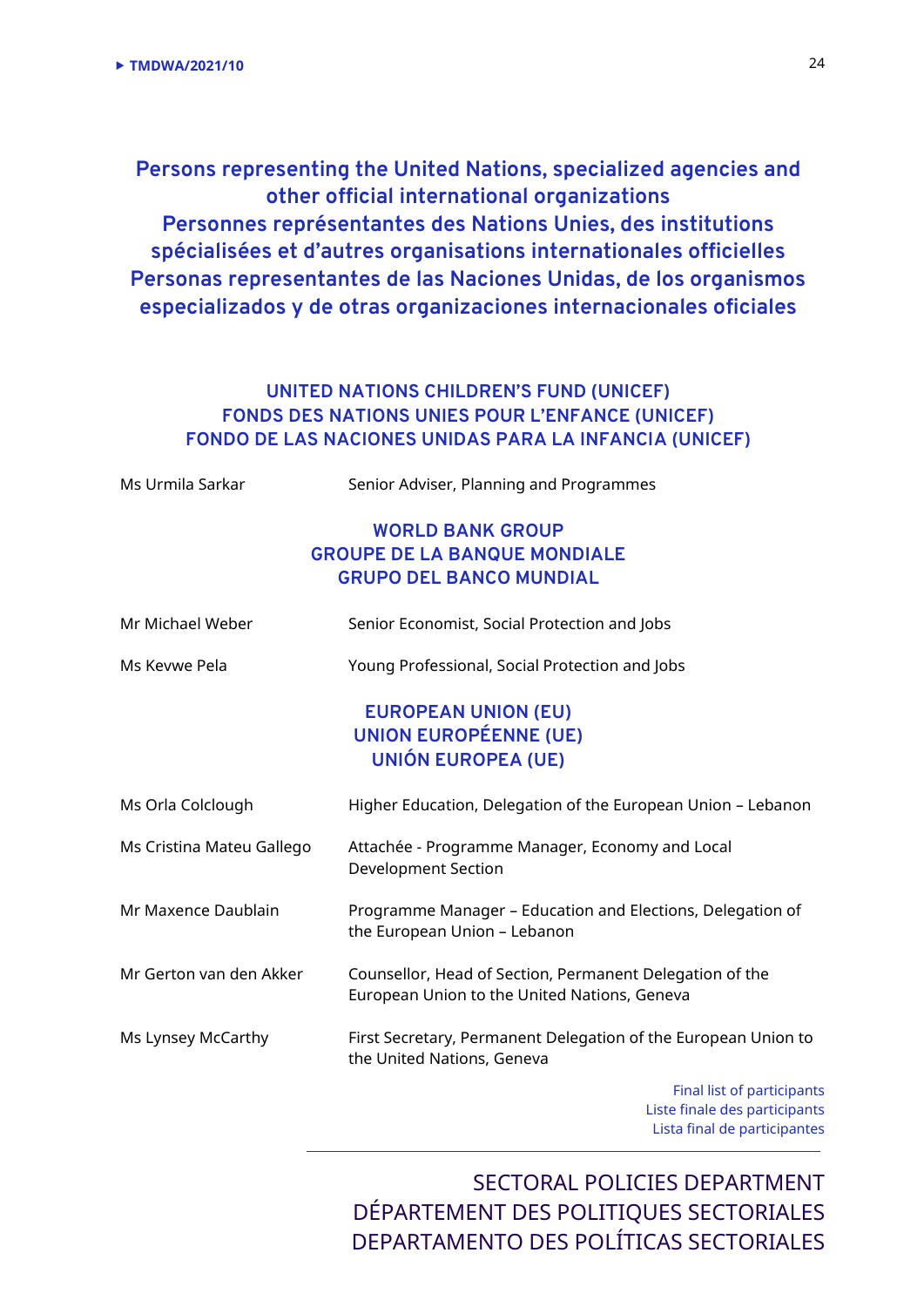| Mr Wojcieh Dziworksi | Counsellor, Permanent Delegation of the European Union to<br>the United Nations, Geneva                |
|----------------------|--------------------------------------------------------------------------------------------------------|
| Ms Sophia Rettberg   | Trainee ILO / Labour Team, Permanent Delegation of the<br>European Union to the United Nations, Geneva |

## **ORGANISATION FOR ECONOMIC CO-OPERATION AND DEVELOPMENT (OECD) ORGANISATION DE COOPÉRATION ET DE DÉVELOPPEMENT ÉCONOMIQUES (OCDE) ORGANIZACIÓN DE COOPERACIÓN Y DESARROLLO ECONÓMICOS (OCDE)**

| Ms Glenda Quintini | Head of Skills Unit, Skills and Employability Division, Directorate<br>for Employment, Labour and Social Affairs |
|--------------------|------------------------------------------------------------------------------------------------------------------|
|                    | SECRETARIAT OF THE INTERNATIONAL TASK FORCE ON TEACHERS FOR<br><b>EDUCATION FOR ALL</b>                          |
|                    |                                                                                                                  |
|                    | SECRÉTARIAT DE L'ÉQUIPE SPÉCIALE SUR LES ENSEIGNANTS POUR                                                        |
|                    | <b>L'ÉDUCATION POUR TOUS</b>                                                                                     |

**SECRETARIA DEL EQUIPO INTERNACIONAL DE TAREA SOBRE DOCENTES PARA LA EDUCACIÓN PARA TODO**

Mr Carlos Vargas Tamez Head of the Secretariat

Final list of participants Liste finale des participants Lista final de participantes